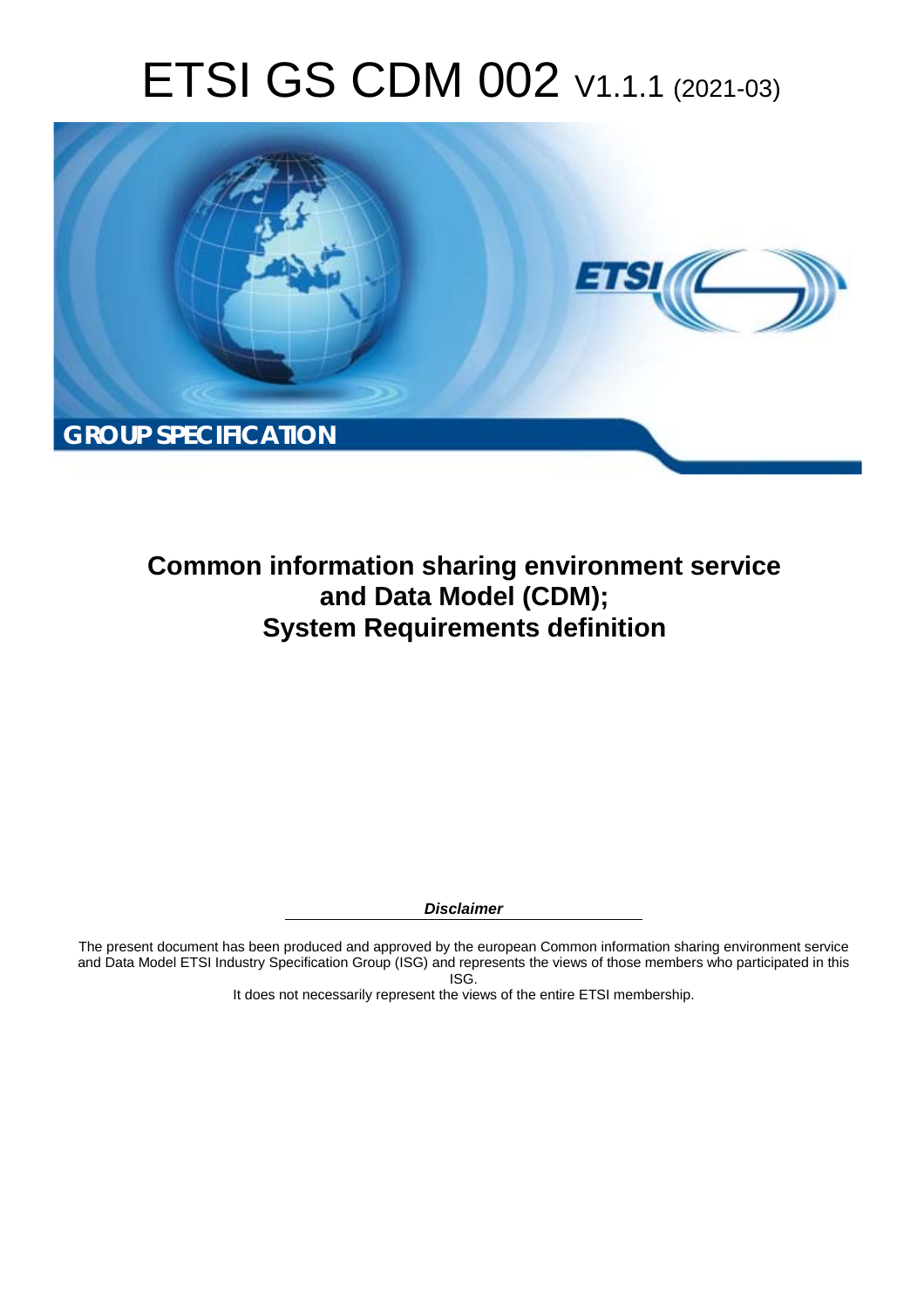Reference DGS/CDM-002

Keywords

data sharing, maritime, safety, service

#### *ETSI*

#### 650 Route des Lucioles F-06921 Sophia Antipolis Cedex - FRANCE

Tel.: +33 4 92 94 42 00 Fax: +33 4 93 65 47 16

Siret N° 348 623 562 00017 - NAF 742 C Association à but non lucratif enregistrée à la Sous-Préfecture de Grasse (06) N° 7803/88

#### *Important notice*

The present document can be downloaded from: <http://www.etsi.org/standards-search>

The present document may be made available in electronic versions and/or in print. The content of any electronic and/or print versions of the present document shall not be modified without the prior written authorization of ETSI. In case of any existing or perceived difference in contents between such versions and/or in print, the prevailing version of an ETSI deliverable is the one made publicly available in PDF format at [www.etsi.org/deliver](http://www.etsi.org/deliver).

Users of the present document should be aware that the document may be subject to revision or change of status. Information on the current status of this and other ETSI documents is available at <https://portal.etsi.org/TB/ETSIDeliverableStatus.aspx>

If you find errors in the present document, please send your comment to one of the following services: <https://portal.etsi.org/People/CommiteeSupportStaff.aspx>

#### *Copyright Notification*

No part may be reproduced or utilized in any form or by any means, electronic or mechanical, including photocopying and microfilm except as authorized by written permission of ETSI. The content of the PDF version shall not be modified without the written authorization of ETSI. The copyright and the foregoing restriction extend to reproduction in all media.

> © ETSI 2021. All rights reserved.

**DECT™**, **PLUGTESTS™**, **UMTS™** and the ETSI logo are trademarks of ETSI registered for the benefit of its Members. **3GPP™** and **LTE™** are trademarks of ETSI registered for the benefit of its Members and of the 3GPP Organizational Partners. **oneM2M™** logo is a trademark of ETSI registered for the benefit of its Members and of the oneM2M Partners. **GSM®** and the GSM logo are trademarks registered and owned by the GSM Association.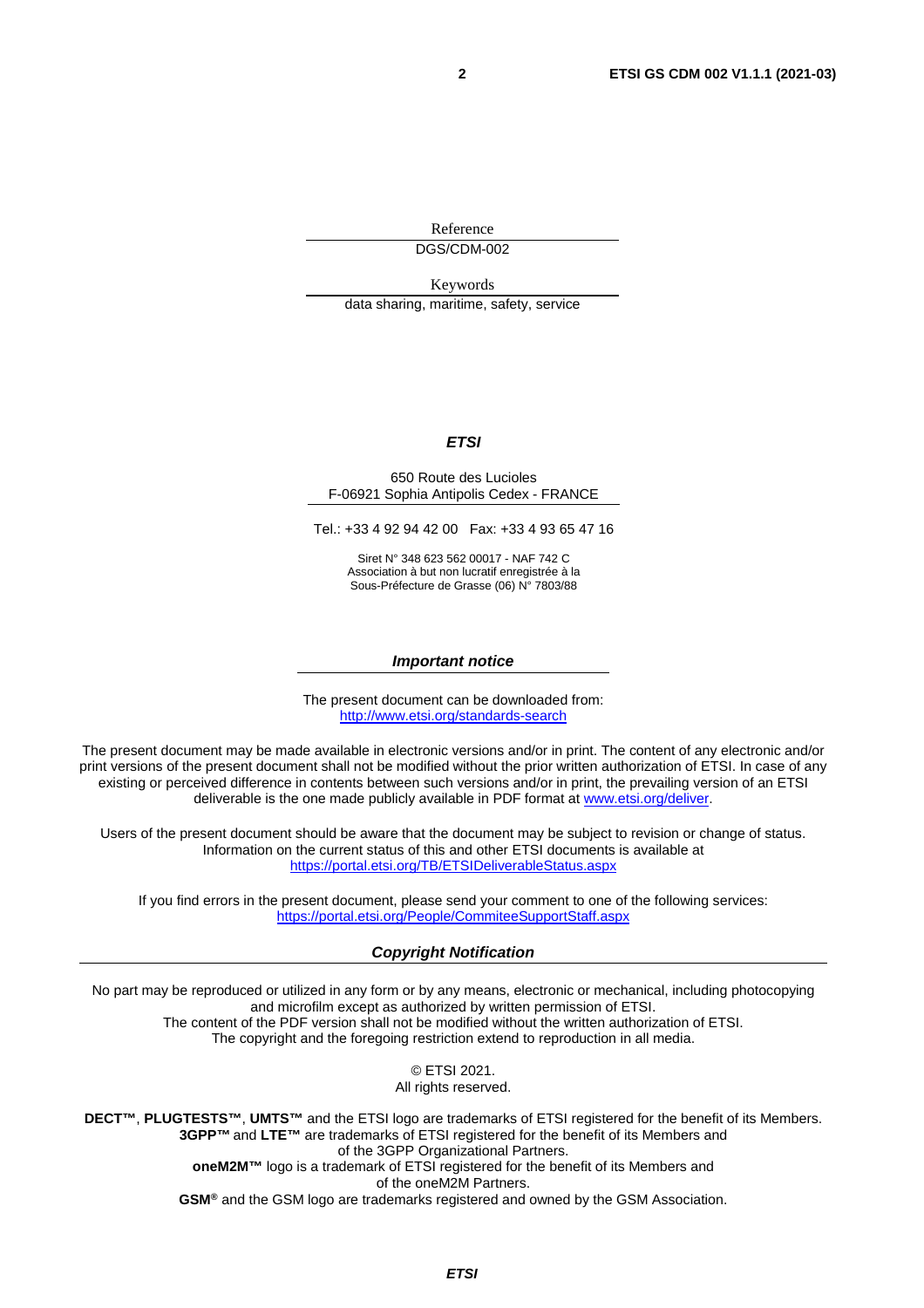# Contents

| 1     |                               |  |
|-------|-------------------------------|--|
| 2     |                               |  |
| 2.1   |                               |  |
| 2.2   |                               |  |
| 3     |                               |  |
| 3.1   |                               |  |
| 3.2   |                               |  |
| 3.3   |                               |  |
| 4     |                               |  |
| 5     |                               |  |
| 5.1   |                               |  |
| 5.2   |                               |  |
| 5.2.1 |                               |  |
| 5.2.2 |                               |  |
| 5.2.3 |                               |  |
| 5.2.4 |                               |  |
| 5.2.5 |                               |  |
| 5.2.6 |                               |  |
| 5.2.7 |                               |  |
| 5.2.8 |                               |  |
| 5.3   |                               |  |
| 5.3.1 |                               |  |
| 5.3.2 |                               |  |
| 5.3.3 |                               |  |
| 5.3.4 |                               |  |
| 6     |                               |  |
|       | <b>Annex A (informative):</b> |  |
|       |                               |  |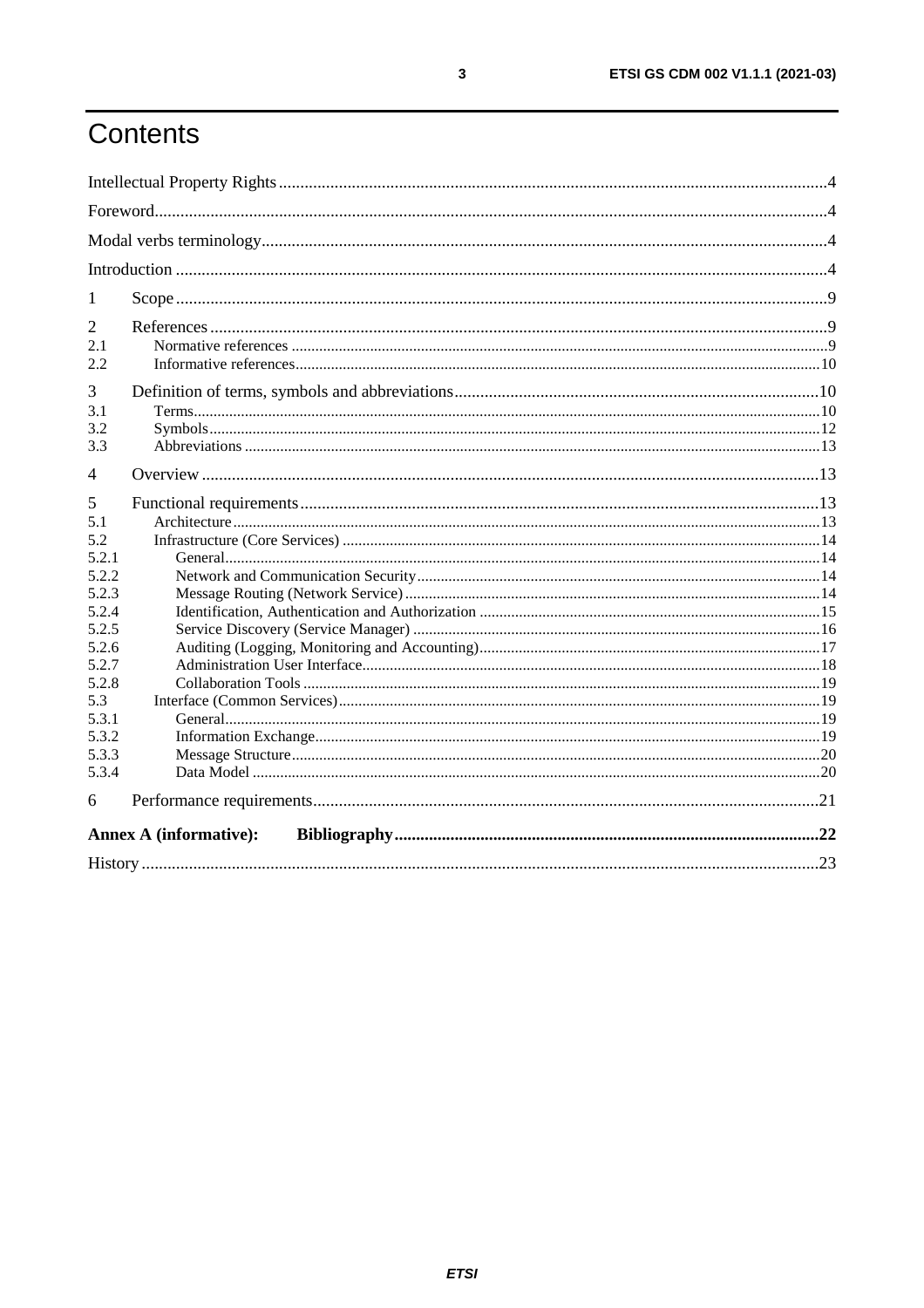# <span id="page-3-0"></span>Intellectual Property Rights

#### Essential patents

IPRs essential or potentially essential to normative deliverables may have been declared to ETSI. The information pertaining to these essential IPRs, if any, is publicly available for **ETSI members and non-members**, and can be found in ETSI SR 000 314: *"Intellectual Property Rights (IPRs); Essential, or potentially Essential, IPRs notified to ETSI in respect of ETSI standards"*, which is available from the ETSI Secretariat. Latest updates are available on the ETSI Web server (<https://ipr.etsi.org/>).

Pursuant to the ETSI IPR Policy, no investigation, including IPR searches, has been carried out by ETSI. No guarantee can be given as to the existence of other IPRs not referenced in ETSI SR 000 314 (or the updates on the ETSI Web server) which are, or may be, or may become, essential to the present document.

#### **Trademarks**

The present document may include trademarks and/or tradenames which are asserted and/or registered by their owners. ETSI claims no ownership of these except for any which are indicated as being the property of ETSI, and conveys no right to use or reproduce any trademark and/or tradename. Mention of those trademarks in the present document does not constitute an endorsement by ETSI of products, services or organizations associated with those trademarks.

# Foreword

This Group Specification (GS) has been produced by ETSI Industry Specification Group (ISG) European Common information sharing environment service and Data Model (CDM).

# Modal verbs terminology

In the present document "**shall**", "**shall not**", "**should**", "**should not**", "**may**", "**need not**", "**will**", "**will not**", "**can**" and "**cannot**" are to be interpreted as described in clause 3.2 of the [ETSI Drafting Rules](https://portal.etsi.org/Services/editHelp!/Howtostart/ETSIDraftingRules.aspx) (Verbal forms for the expression of provisions).

"**must**" and "**must not**" are **NOT** allowed in ETSI deliverables except when used in direct citation.

# Introduction

On October 2009 the European Commission adopted a Communication "Towards the integration of maritime surveillance in the EU: A common information sharing environment for the EU maritime domain (CISE)", promoting to integrate maritime surveillance activities of all public maritime sectors across Europe (Figure 1).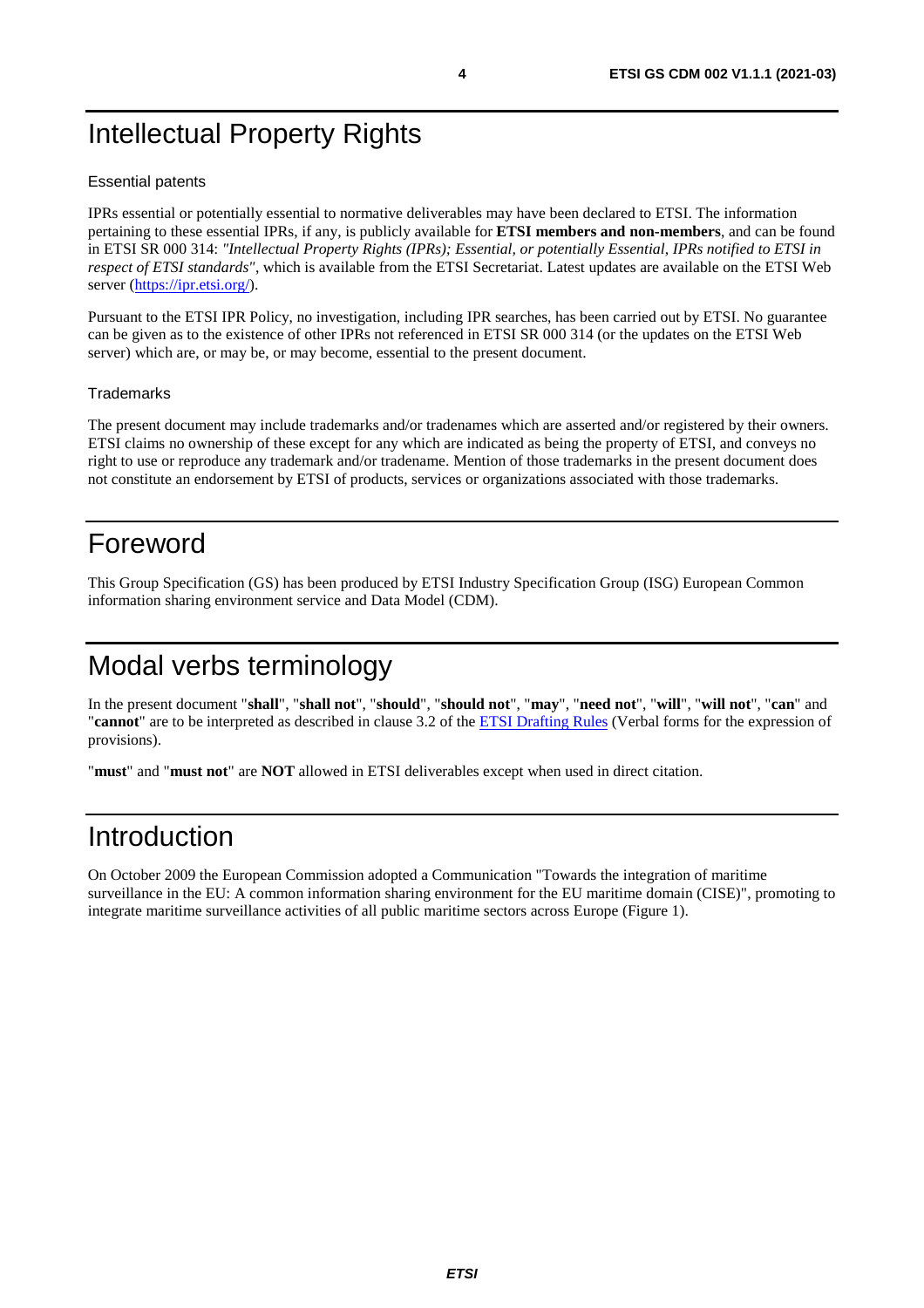

**Figure 1: Schematic diagram of the CISE vision** 

The aim of the integrated maritime surveillance is to generate a situational awareness of activities at sea, impacting on the denominated seven maritime sectors: Maritime Safety and Security, Border Control, Maritime Pollution and Marine Environment Protection, Fisheries Control, Customs, General Law Enforcement, Defence, as well as the economic interests of the EU, so as to facilitate sound decision making.

The added value of integrating maritime surveillance is to enhance the present sectoral maritime awareness pictures of the sectoral user communities, with additional relevant cross-sectoral and cross-border surveillance data on a responsibility to share basis. Such enhanced pictures increase Member States authorities' efficiency and improve cost effectiveness.

Thus, the decentralized information exchange system is directed to interlink all relevant User Communities, taking into account existing sectoral information exchange networks and planned systems, and allowing for the improvement and development of both the existing sectoral systems, and the overarching CISE network architecture (Figure 2).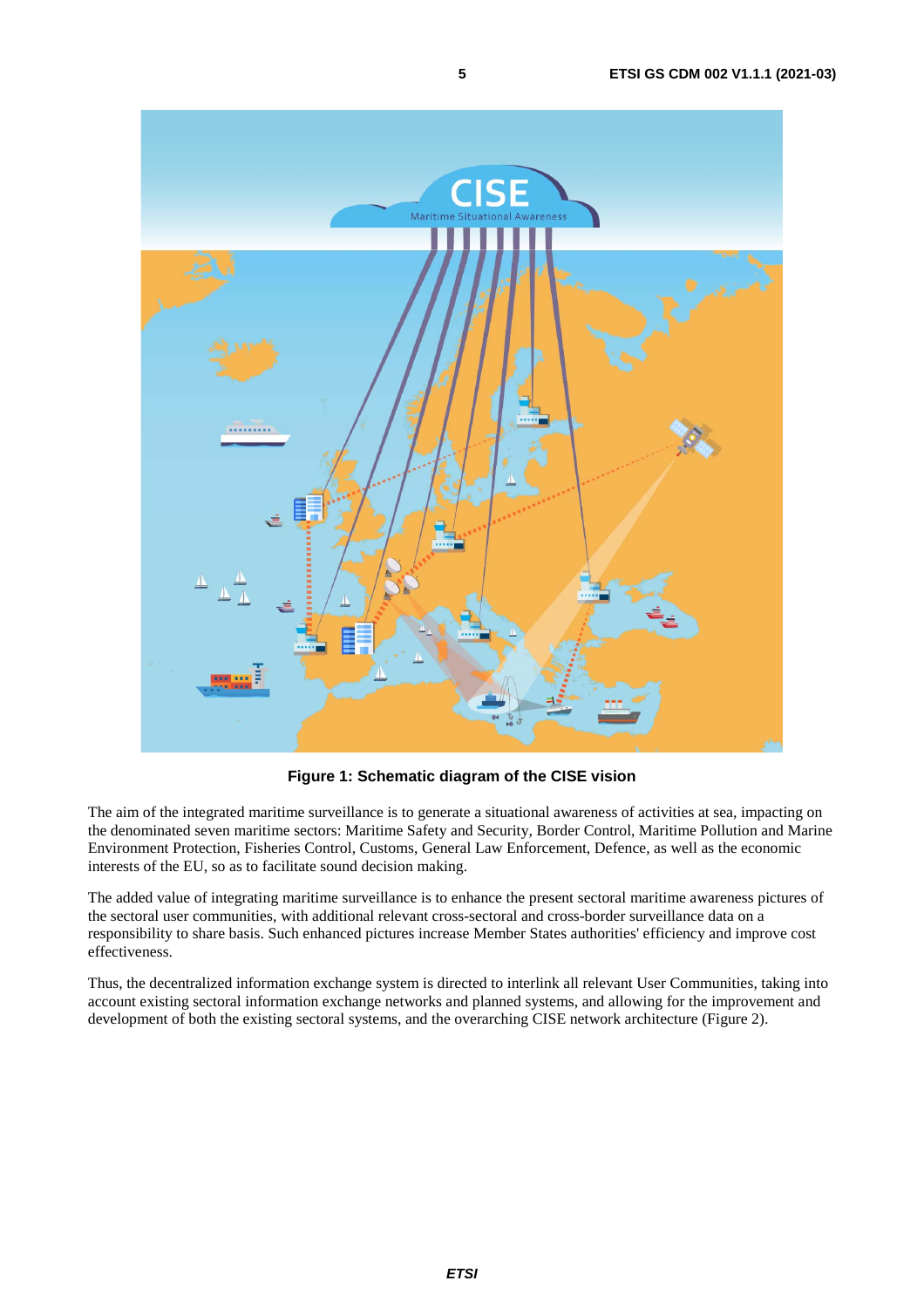| Cross-sector<br>E-TrustEx<br>-BlueMassMed<br>- MARSUNO | System<br><b>O</b> Initiative                                                                                  |  |
|--------------------------------------------------------|----------------------------------------------------------------------------------------------------------------|--|
| <b>IMDate</b>                                          | Moritime Sofery<br>ond Security<br>SafeSeaNet<br><b>THETIS</b><br>Baltic Ice Management<br>LRITEU DC<br>GoFRep |  |
|                                                        | NAFO<br>$\bullet$ VMS<br>$\bullet$ ICCAT<br>Fishery<br>Control<br>NEAFC<br><b>EIDES</b><br>O IFMP              |  |
|                                                        | Maritime<br>Environment<br>CleanSeaNet<br>CECIS<br>EMODNet<br>$\circ$ GMES<br>SES                              |  |
|                                                        | Customs<br>eCustoms                                                                                            |  |
|                                                        | Border Control<br>SeaHorse<br><b>Perseus</b><br>$O$ I <sub>2C</sub><br>SeaBilla<br>$\bullet$ EUROSUR           |  |
|                                                        | Enforcement<br>$\bullet$ vis<br>$\bullet$ sis<br>CoastNet<br>SIENA                                             |  |
|                                                        | Nato MSSIS<br>Defense<br>Nato MCCIS<br>EUSE<br>SUCBAS<br>Mercury<br>$\bullet$ V-RMTC (Med)<br>O MARSUR         |  |
|                                                        | Franz Moritime<br>PEPPOL<br>SPOCS<br><b>OINSPIRE</b>                                                           |  |

**Figure 2: Existing sectoral information systems** 

To achieve the goals of the CISE vision, a series of EU sponsored projects, building up one on another, further investigated and developed the CISE vision, starting with the elaboration of the so-called CISE principles, which were defined as follows [\[i.2](#page-9-0)]:

- "*CISE must allow the interlinking of any public authority in the European Union (EU) or European Economic Area (EEA) involved in maritime surveillance."*
- *"CISE must increase maritime awareness based on the "responsibility-to-share" principle."*
- *"CISE must support a decentralized approach at EU-level."*
- *"CISE must provide interoperability between civilian and military information systems."*
- *"CISE must be compatible and provide interoperability between information systems at the European, national, sectoral and regional levels."*
- *"CISE must support the reuse of existing tools, technologies and systems."*
- *"CISE must provide for seamless and secure exchange of any type of information relevant to maritime surveillance."*
- *"CISE must support the change of services by information provider (orchestration)."*
- *"CISE subscribers and stakeholders should be entitled to obtain information only if they also contribute in a way commensurate with their capabilities."*

The CISE roadmap process that started with the definition of the CISE principles is shown in Figure 3.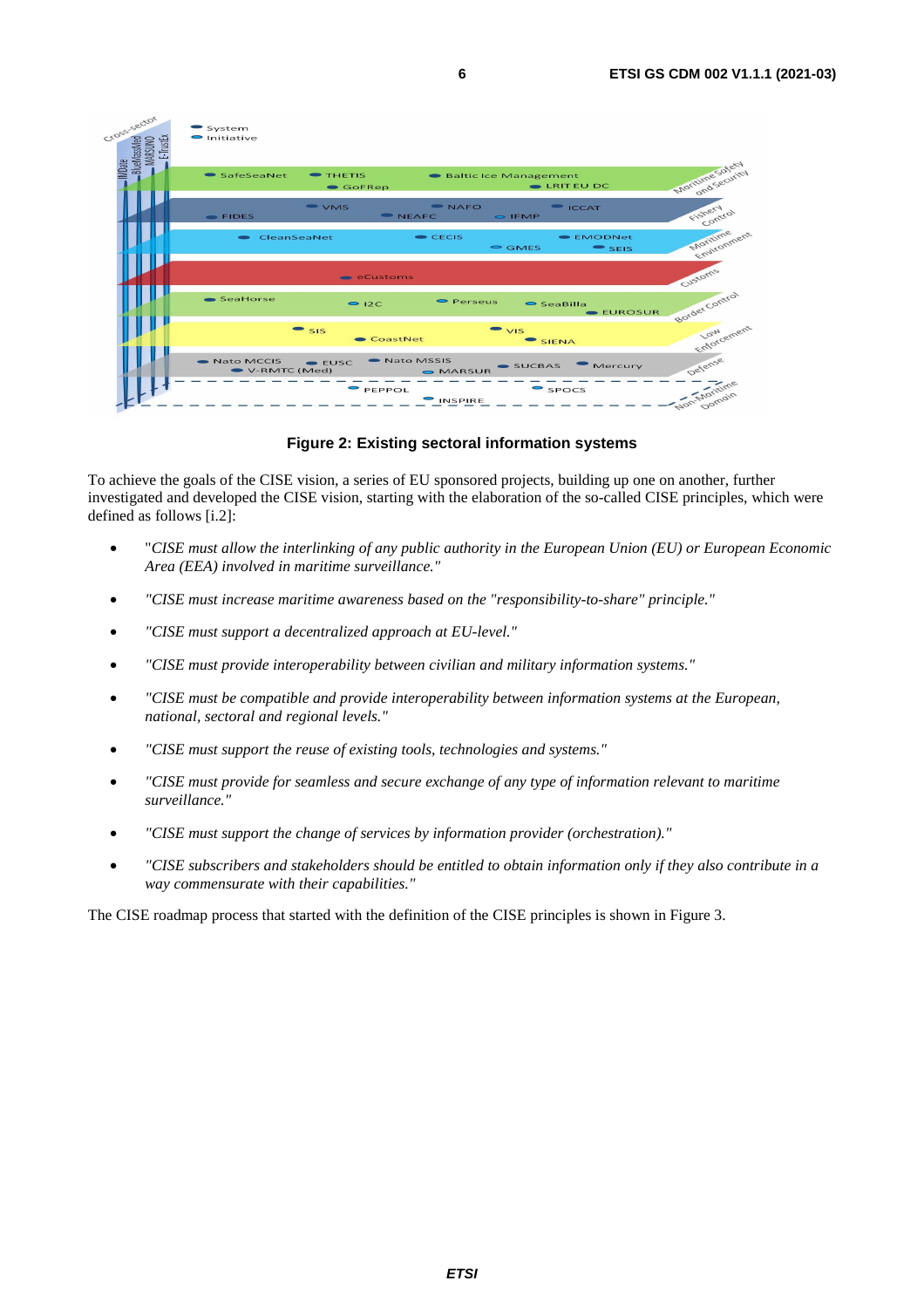

**Figure 3: CISE Roadmap** 

During the roadmap process, a range of 82 use cases was defined representing the entire range of activities of the 7 maritime sectors and their related Coast Guard activity. Out of this range of 82 use cases, 9 use cases were identified as most characteristic and comprehensive, covering the most relevant activities of all sectors. These use cases were to form the operational basis for the further and more detailed investigation of CISE cross- sectoral and cross border information exchange.

The pre-operational validation project **"European test bed for the maritime Common Information Sharing Environment in the 2020 perspective"**, in short **"EU CISE2020"**, based on the 9 use cases selected, defined the requirements and developed the common architecture of the CISE information exchange network. Consequently, a total of 12 so-called "CISE Nodes" were built, integrated and successfully tested in 9 European countries, connecting a total of 20 sectoral legacy systems of various nature (Figure 4).



**Figure 4: Diagram of the EUCISE 2020 testbed set- up**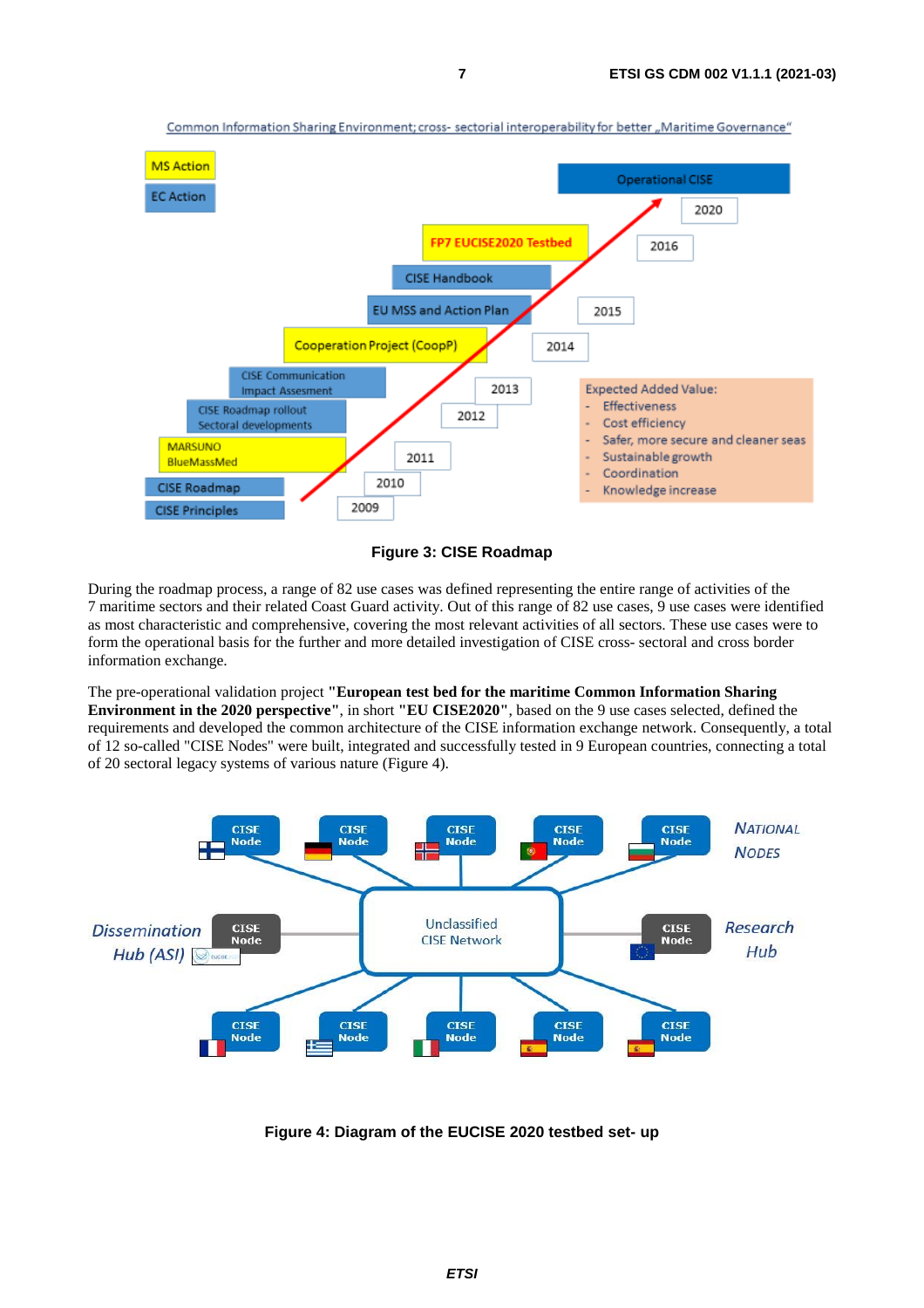Hybrid and complementary cross-sectoral and cross-border information exchange requires a common "data language" within the common network architecture as well as a common set of IT- services to handle the data transfer. The **technical standardization** proposal for CISE implementation was therefore directed towards a standardization process within the framework of a professional European standardization environment in order to elaborate universal and sustainable technical specifications for the implementation and development of CISE, as well as offering a technical solution for other, similar information exchange regimes.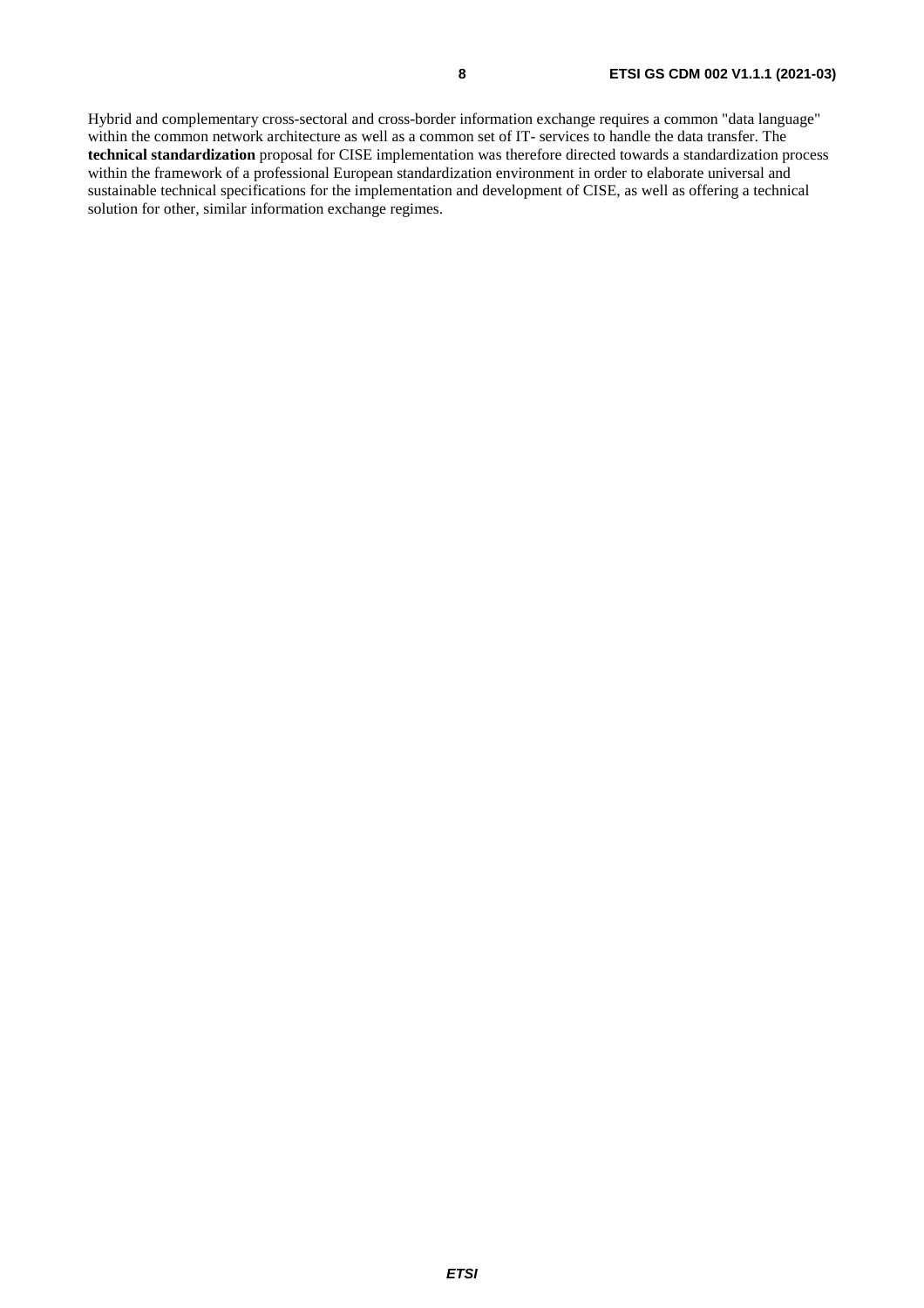# <span id="page-8-0"></span>1 Scope

The present document defines the System Requirements for the European Common information sharing environment service and Data Model (CDM). The requirements are based on the operational use cases described in ETSI GR CDM 001 [\[i.1](#page-9-0)].

The present document addresses requirements in the following broad areas:

- Architecture.
- Infrastructure (Core Services):
	- Network and Communication Security.
	- Message Routing.
	- Identification, Authentication and Authorization.
	- Service Discovery.
	- Auditing (Logging, Monitoring and Accounting).
	- Administration User Interface.
	- Collaboration Tools.
- Interface (Common Services):
	- Information Exchange.
	- Message Structure.
	- Data Model.
- Performance.

# 2 References

# 2.1 Normative references

References are either specific (identified by date of publication and/or edition number or version number) or non-specific. For specific references, only the cited version applies. For non-specific references, the latest version of the referenced document (including any amendments) applies.

Referenced documents which are not found to be publicly available in the expected location might be found at <https://docbox.etsi.org/Reference/>.

NOTE: While any hyperlinks included in this clause were valid at the time of publication, ETSI cannot guarantee their long term validity.

The following referenced documents are necessary for the application of the present document.

Not applicable.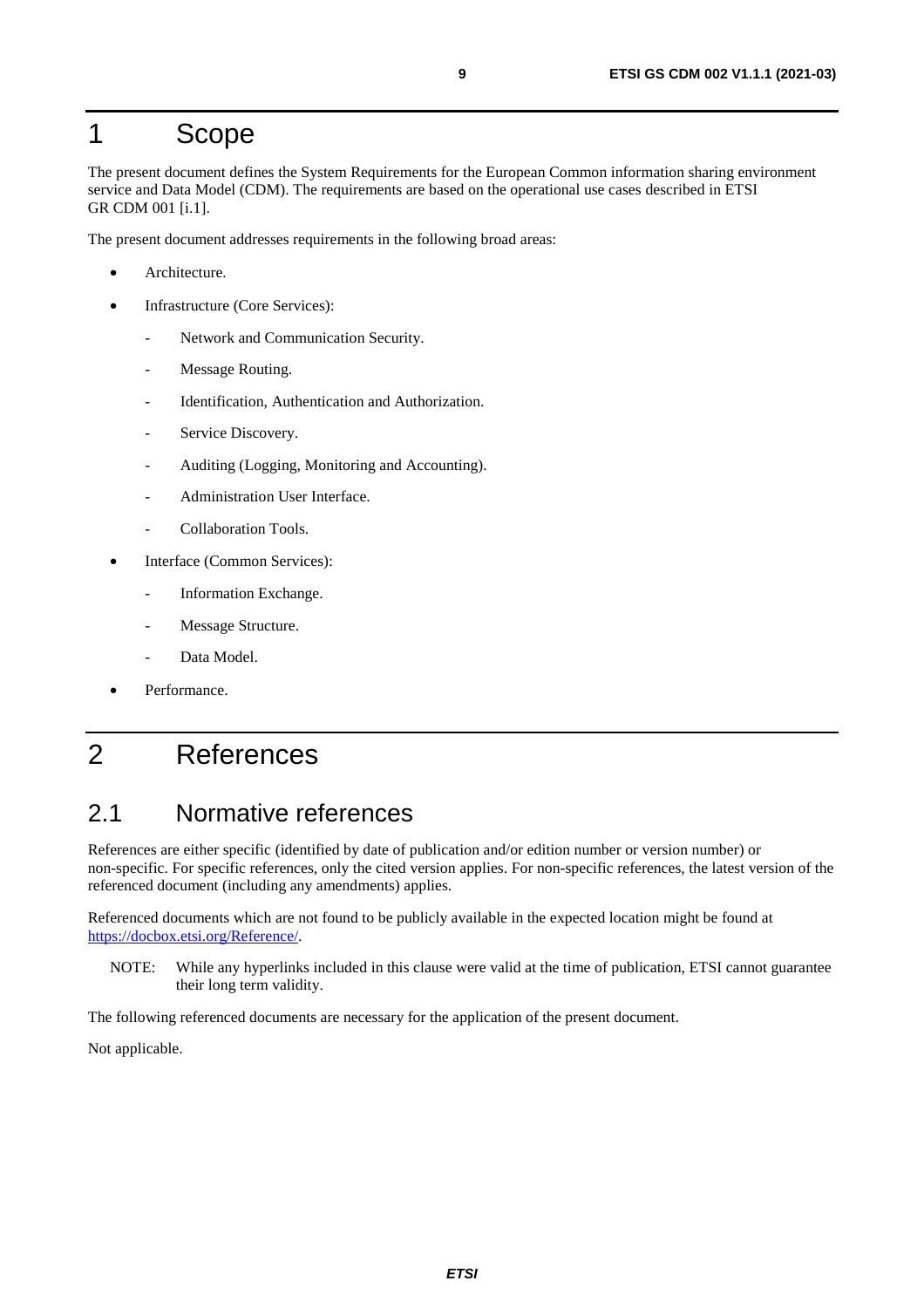## <span id="page-9-0"></span>2.2 Informative references

References are either specific (identified by date of publication and/or edition number or version number) or non-specific. For specific references, only the cited version applies. For non-specific references, the latest version of the referenced document (including any amendments) applies.

NOTE: While any hyperlinks included in this clause were valid at the time of publication, ETSI cannot guarantee their long term validity.

The following referenced documents are not necessary for the application of the present document but they assist the user with regard to a particular subject area.

- [i.1] ETSI GR CDM 001 (V1.1.1): "Common Information Sharing Environment Service and Data Model (CDM); Use Cases definition".
- [i.2] CISE Architecture Visions Document V3.0 06/11/2013.
- NOTE: Available at<https://webgate.ec.europa.eu/maritimeforum/en/node/4039>.
- [i.3] Council Decision of 23 September 2013 on the security rules for protecting EU classified information (2013/488/EU). Official Journal of the European Union, L274, 3-52.
- NOTE: Available at [https://eur-lex.europa.eu/legal](https://eur-lex.europa.eu/legal-content/EN/TXT/PDF/?uri=CELEX:32013D0488&from=EN)[content/EN/TXT/PDF/?uri=CELEX:32013D0488&from=EN](https://eur-lex.europa.eu/legal-content/EN/TXT/PDF/?uri=CELEX:32013D0488&from=EN)).

# 3 Definition of terms, symbols and abbreviations

### 3.1 Terms

For the purposes of the present document, the terms given in ETSI GR CDM 001 [i.1] and the following apply:

**activity:** One of the following activities performed by a sector:

- for the maritime safety, security and prevention of pollution sector:
	- vessel traffic management;
	- vessel traffic safety;
	- monitoring of security of ships;
	- search and rescue:
	- support of response and enforcement operations (anti-piracy, SAR, salvage);
- for the fisheries control sector:
	- early warning of illegal fisheries or fish landings;
	- monitoring of compliance with regulations on fisheries;
	- support of response and enforcement operations;
- for the marine pollution preparedness and response sector:
	- monitoring of compliance with regulations;
	- early warning of environmental accidents and incidents;
	- support of pollution response operations: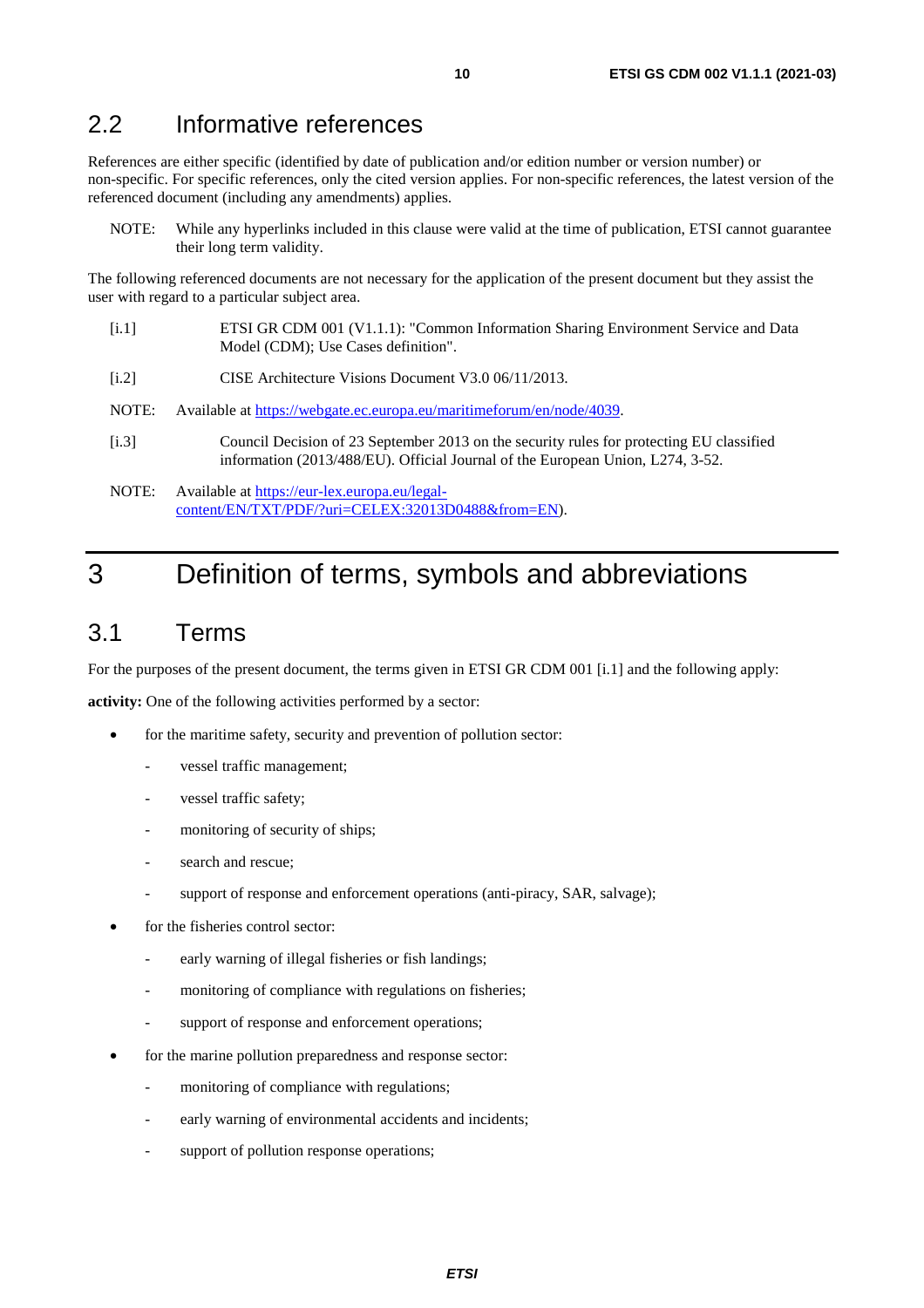- for the customs sector:
	- monitoring of compliance with customs regulation on import, export and movement of goods;
	- support of enforcement operations:
- for the border control sector:
	- monitoring of compliance with regulations on immigration and border control crossings;
	- support of enforcement operations;
- for the general law enforcement sector:
	- monitoring of compliance with applicable legislation in sea areas where police competence is required;
	- support to enforcement and response operations;
- for the defence sector:
	- monitoring in support of defence tasks such as national sovereignty at sea;
	- combatting terrorism and other hostile activities outside the EU;
	- other CSDP tasks as defined in Articles 42 and 43 of TEU.

**consumer:** participant requesting Service over CISE network, only consuming but not providing information

**CoopP:** project financed by the European Commission in 2013 defining the CISE use cases and the first version of the CISE data and service model

**cross-border:** (exchange of information) between EU or EFTA countries

**cross-sector:** (exchange of information) between two or more Sectors

**EUCISE 2020:** FP7 pre-operation validation project on CISE

NOTE 1: The project defined and developed the existing CISE Network and software (2014-2019).

NOTE 2: More information on the project can be found at<http://www.eucise2020.eu/>.

**EU RESTRICTED:** classified information covered by the definition of EU security classification levels [\[i.3](#page-9-0)]

- NOTE 1: EU classified information is any information or material designated by the EU security classification, the unauthorized disclosure of which could cause varying degrees of prejudice to the interests of the European Union or of one or more of the Member States.
- NOTE 2: The following EU security classification levels are defined:
	- EU TOP SECRET: information and material the unauthorized disclosure of which could cause exceptionally grave prejudice to the essential interests of the European Union or of one or more of the Member States.
	- EU SECRET: information and material the unauthorized disclosure of which could seriously harm the essential interests of the European Union or of one or more of the Member States.
	- EU CONFIDENTIAL: information and material the unauthorized disclosure of which could harm the essential interests of the European Union or of one or more of the Member States.
	- EU RESTRICTED: information and material the unauthorized disclosure of which could be disadvantageous to the interests of the European Union or of one or more of the Member States.

**legacy system:** software designed to perform specific tasks and that exposes certain functionalities through interfaces in the domain of the maritime surveillance

NOTE: In the present document, Legacy Systems are maintained by Public Authorities. Legacy Systems are the originator and final destinations of messages exchange in CISE.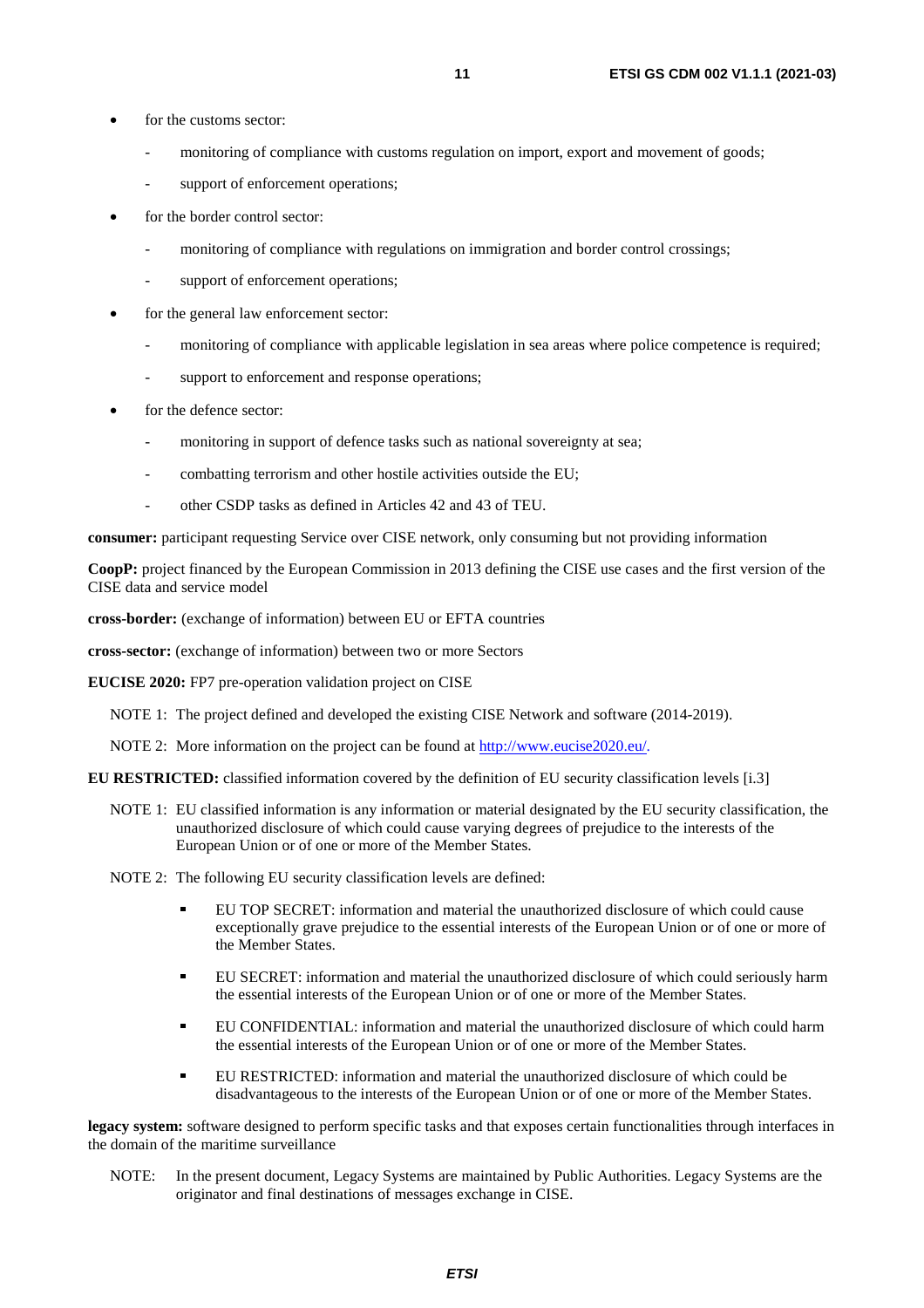<span id="page-11-0"></span>**message:** one of the structured sentences exchanged between Participants to discover, request and provide Services

**node:** set of software components providing CISE infrastructure and access point to CISE network

**node administrator:** role assumed by a User to manage CISE network Participants and CISE Node software, hardware and network connections

**node configuration manager:** role assumed by a User to manage the declaration of Services in the CISE network

**participant:** legacy system connected to the CISE network for exchanging data supporting one or more of the Sectors in performing their Activities

**provider:** participant providing Service over CISE network

**public authority:** any organization or legal entity that has an interest in maritime surveillance information

NOTE 1: An authority can be local, regional, national or European.

NOTE 2: This organization may have responsibilities linked to one of the seven sectors of maritime surveillance.

#### **sea basin:** sea area

NOTE: The following sea areas are identified:

- Atlantic.
- Baltic Sea.
- North Sea.
- Mediterranean.
- Black Sea.
- Outermost Regions.
- Arctic Ocean.

**sector:** user community involved in maritime surveillance

- NOTE: The existing sectors are the following:
	- maritime safety, security and prevention of pollution by ships;<br> $\ddot{ }$
	- fisheries control;
	- marine pollution preparedness and response, marine environment;
	- customs;
	- border control;
	- general law enforcement;
	-

defence.<br>**service:** formalized way to exchange information between Participants in CISE network following Service Oriented Architecture (SOA) principles

**UNCLASSIFIED:** information not covered by the definition of EU security classification levels [[i.3](#page-9-0)]

**user:** person appointed by the Public Authorities, interacting directly with CISE or with a Legacy System connected to **CISE** 

### 3.2 Symbols

Void.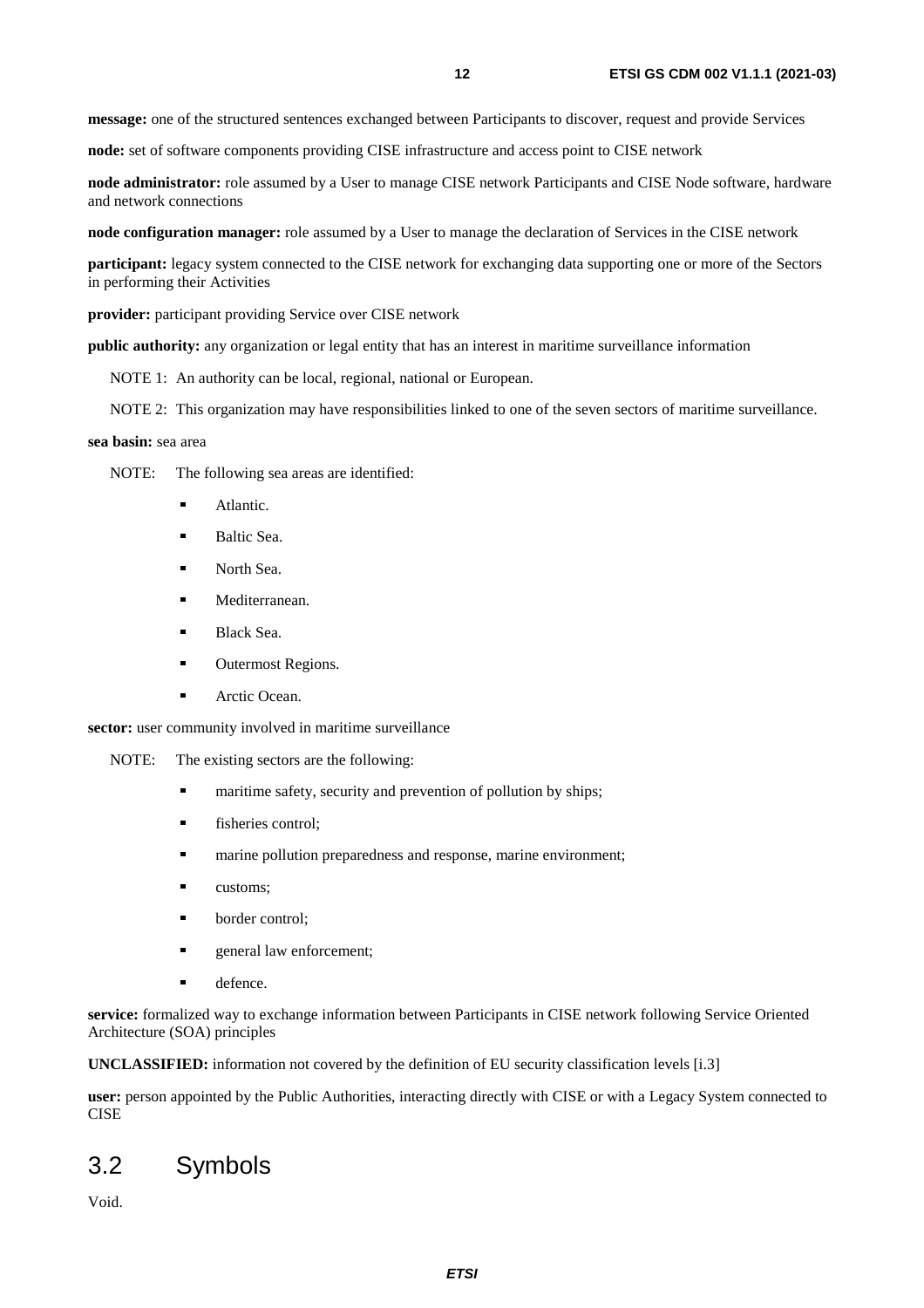# <span id="page-12-0"></span>3.3 Abbreviations

For the purposes of the present document, the following abbreviations apply:

| AUI         | <b>Administration User Interface</b>                   |
|-------------|--------------------------------------------------------|
| <b>CISE</b> | <b>Common Information Sharing Environment</b>          |
| <b>CSDP</b> | Common Security and Defence Policy                     |
| <b>CT</b>   | <b>Collaboration Tools</b>                             |
| DM          | Data Model                                             |
| <b>EEA</b>  | European Economic Area                                 |
| <b>EFTA</b> | European Free Trade Association                        |
| EU          | European Union                                         |
| FP7         | Seventh Framework Programme of the European Union      |
| <b>GR</b>   | Group Report                                           |
| <b>JAA</b>  | Identification, Authentication and Authorization       |
| IE          | <b>Information Exchange</b>                            |
| <b>IT</b>   | <b>Information Technology</b>                          |
| <b>JRC</b>  | <b>Joint Research Center</b>                           |
| LMA         | Logging, Monitoring and Accounting                     |
| <b>MR</b>   | <b>Message Routing</b>                                 |
| <b>MS</b>   | <b>Message Structure</b>                               |
| NC.         | <b>Network Communication</b>                           |
| SAR.        | Search And Rescue                                      |
| <b>SD</b>   | Service Discovery                                      |
| SOA         | Service Oriented Architecture                          |
| TCP/IP      | <b>Transmission Control Protocol/Internet Protocol</b> |
| TEU         | Treaty on European Union                               |

# 4 Overview

Most of the system requirements in the present document are originally inherited from the EUCISE 2020 project. However, not all the operational and technical requirements identified during the procurement phase of the EUCISE 2020 project have been included. The requirements have also been edited and modified so that they do not appear in their original form in the present document.

Requirements have been divided into functional and performance requirements. Functional requirements have been further divided into architecture, infrastructure and interface requirements.

# 5 Functional requirements

# 5.1 Architecture

CISE aims to provide direct information exchange capability between European Public Authorities across borders and sectors by enabling direct machine-to-machine and human-to-human connections via a common network. In some cases there is need to exchange also classified information up to EU RESTRICTED level.

CISE infrastructure involves high amount of hardware components, communication lines and software modules installed, maintained and controlled by multiple actors. Thus, the probability of an occasional failure occurring in some part of the network is quite high. However, CISE is intended to support 24/7 activities.

The following requirements aim to secure that CISE supports information exchange between relevant legacy systems, is resilient to occasional modifications and failures in some part of the network and is able to support also the exchange of classified information:

#### **[Fun-Arc-01]** CISE architecture shall support Services versioning that allows two or more versions of the same Service to coexist.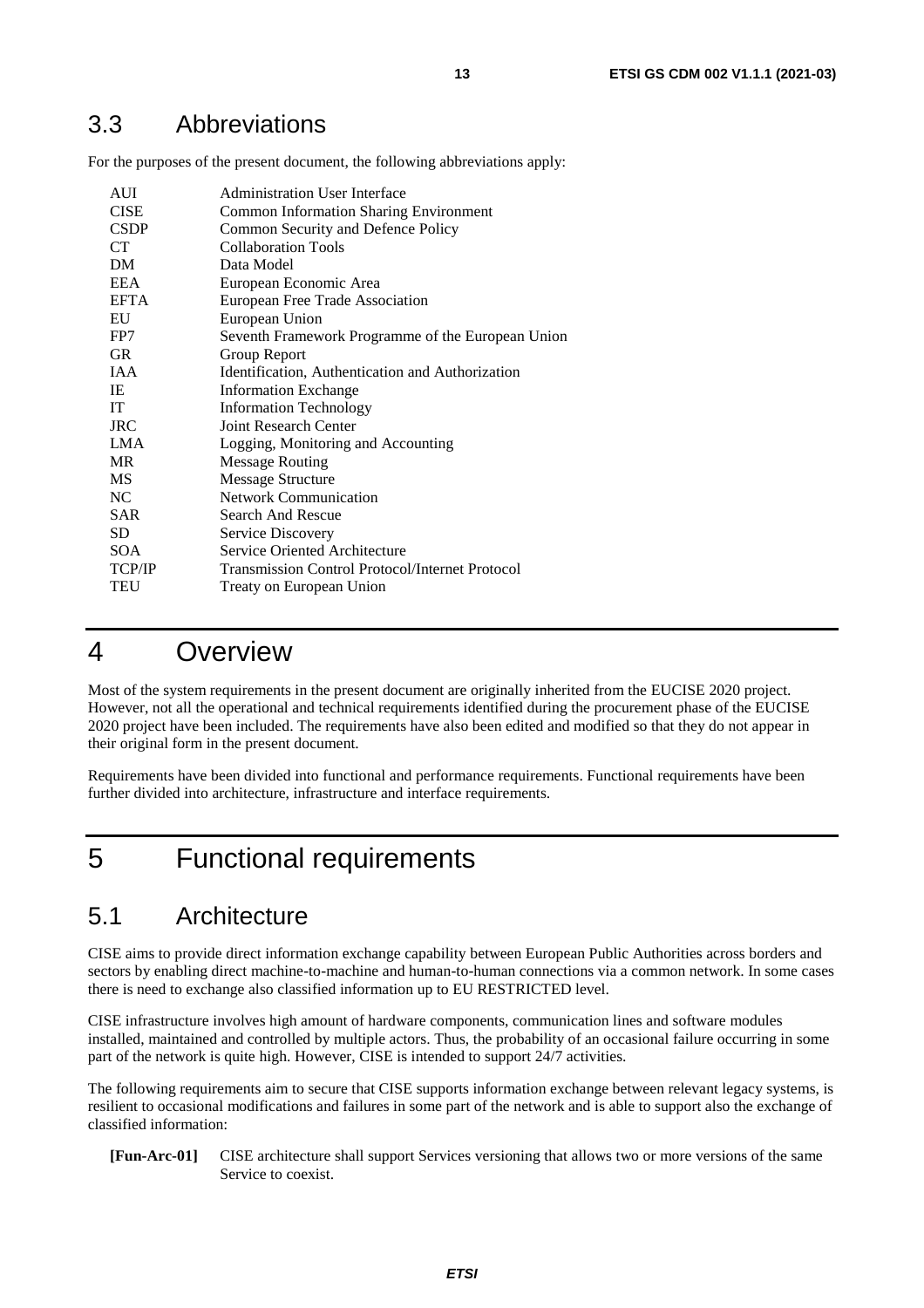- <span id="page-13-0"></span>**[Fun-Arc-03]** CISE architecture should provide mechanisms for handling classified information up to EU RESTRICTED level.
- **[Fun-Arc-04]** CISE architecture shall be designed in such a way that the failure of any component does not prevent any other non-dependent components from functioning.
- **[Fun-Arc-05]** CISE architecture shall provide TCP/IP connection to exchange information among Legacy Systems.

# 5.2 Infrastructure (Core Services)

available again.

### 5.2.1 General

CISE infrastructure provides the environment for information exchange. It handles the identification, authentication and authorization of participants, facilitates service discovery and exchange and stores information on network activities and performance. Clause 5.2 documents requirements related to the CISE infrastructure and its functions.

### 5.2.2 Network and Communication Security

Information exchanged via CISE network is intended to support Public Authorities carrying out their Activities. These include baseline operations, targeted operations and response operations as described in ETSI GR CDM 001 [\[i.1](#page-9-0)]. Some of the information exchanged can be classified, sensitive or contain personal data. It is important that Participants are able to trust that all the information is exchanged timely, unchanged and protected from eavesdropping.

The following requirements intend to secure the integrity and security of data exchanged via CISE network:

| $[Fun-NC-01]$ | CISE shall prevent unauthorized access to the CISE network.                                                                                                                                                                          |
|---------------|--------------------------------------------------------------------------------------------------------------------------------------------------------------------------------------------------------------------------------------|
| $[Fun-NC-02]$ | CISE shall guarantee integrity and origin of any data stored or transported in CISE network.                                                                                                                                         |
| $[Fun-NC-03]$ | At transport layer, CISE shall ensure information exchange over a secure channel.                                                                                                                                                    |
| $[Fun-NC-04]$ | All Messages exchanged through CISE shall be asynchronous to decouple the CISE infrastructure<br>from Legacy Systems.                                                                                                                |
| $[Fun-NC-05]$ | CISE shall implement a mechanism for prioritizing the Messages.                                                                                                                                                                      |
| $[Fun-NC-06]$ | Any Messages transported shall not block the delivery of any other Messages.                                                                                                                                                         |
| $[Fun-NC-07]$ | CISE shall implement a retry mechanism including a number of retransmissions and delay<br>between consecutive retransmissions to ensure the proper delivery of Messages in case of an error.<br>The mechanism shall be configurable. |

### 5.2.3 Message Routing (Network Service)

ETSI GR CDM 001 [\[i.1](#page-9-0)] describes information exchange needs between CISE Participants in different operational scenarios. Depending on the nature of the event and actors involved, information exchange could be initiated either by the Provider or the Consumer. Starting point for the information exchange could be, for example, one of the following:

- Participant needs information and knows who can provide it.
- Participant needs information but does not know who can provide it.
- Participant has information and knows who needs it.
- Participant has information but does not know who needs it.
- Participant needs information on regular basis and knows who can provide it.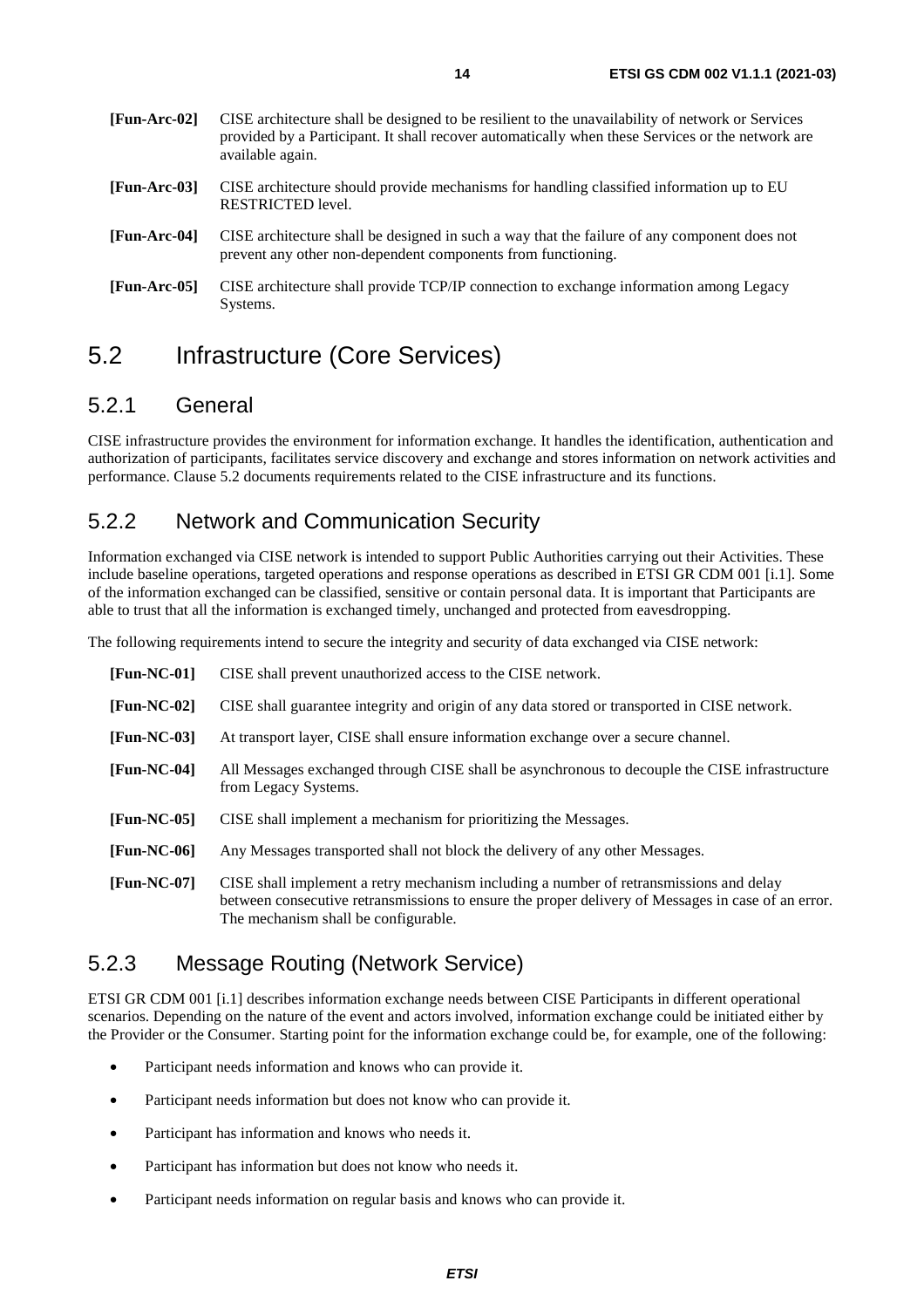<span id="page-14-0"></span>The following requirements describe the identified message patterns needed and the general messaging rules:

- **[Fun-MR-01]** CISE shall support the PULL pattern. In this pattern, a Participant (Consumer) requests information from a known list of other Participants (Providers). The CISE shall deliver the request to the list of Providers and transfer the response in an asynchronous way.
- **[Fun-MR-02]** CISE shall support the PUSH pattern. In this pattern, a Participant (Provider) notifies information to a known list of other Participants (Consumers). The CISE shall deliver the notification.
- **[Fun-MR-03]** CISE shall support the PULL Unknown pattern. In this pattern, a Participant (Consumer) request information from unknown list of other Participants (Providers). CISE shall deliver the request to a list of Providers selected automatically based on the Service profile provided by the Consumer (see clause 5.2.5).
- **[Fun-MR-04]** Upon the PULL Unknown Request from a Consumer, CISE shall answer with the number and identifier of Providers which are able to provide information.
- **[Fun-MR-05]** CISE shall support the PUSH Unknown pattern. In this pattern, a Participant (Provider) notifies information to unknown list of other Participants (Consumers). CISE shall deliver the information to a list of Consumers selected based on their pre-announced interest and the access rights set by the Provider. The Consumers should announce their interest towards Services by using Service profile parameters (see clause 5.2.5).
- **[Fun-MR-06]** Upon the PUSH Unknown notification from a Provider, the CISE shall answer with the number and identifier of Consumers.
- **[Fun-MR-07]** CISE shall support PUBLISH/SUBSCRIBE pattern. In this pattern, a Participant (Consumer) can subscribe notifications from another Participant (Provider). CISE shall deliver notifications from the Provider automatically to a list of Participants who have subscribed for the information and who has right to access the information. It shall be possible to subscribe or unsubscribe notifications at any time.
- **[Fun-MR-08]** In case of multicast communication, CISE shall not aggregate the different answers.
- **[Fun-MR-09]** For each CISE Message, the CISE shall detect and ignore duplicated Messages.

#### 5.2.4 Identification, Authentication and Authorization

CISE network connects Public Authorities belonging to different Sectors, carrying out different Activities and handling data that can contain confidential, sensitive and/or personal data. Although it is technically possible to exchange all kinds of data directly between any of the CISE Participants, the data exchange needs to respect information exchange agreements. Thus it is vitally important that all Participants are uniquely identified and authenticated. In some cases, the Provider is able to freely distribute the data to any other Participant, but in some other cases, the Provider needs to limit access to the data.

The following requirements intend to provide reliable identification of Participants and enable flexible access control:

- **[Fun-IAA-01]** The Node Administrator only shall be allowed to add, update and delete CISE Participants connected to that Node.
- **[Fun-IAA-02]** Each Participant shall be identified by an unique identifier and described by a Participant profile including at least the following attributes:
	- Name and description of the Legacy System.
	- Nationality.
	- Participant's Sectors.
	- Participant's Activities.
	- Sea Basin.
	- Security level (i.e. EU RESTRICTED, UNCLASSIFIED).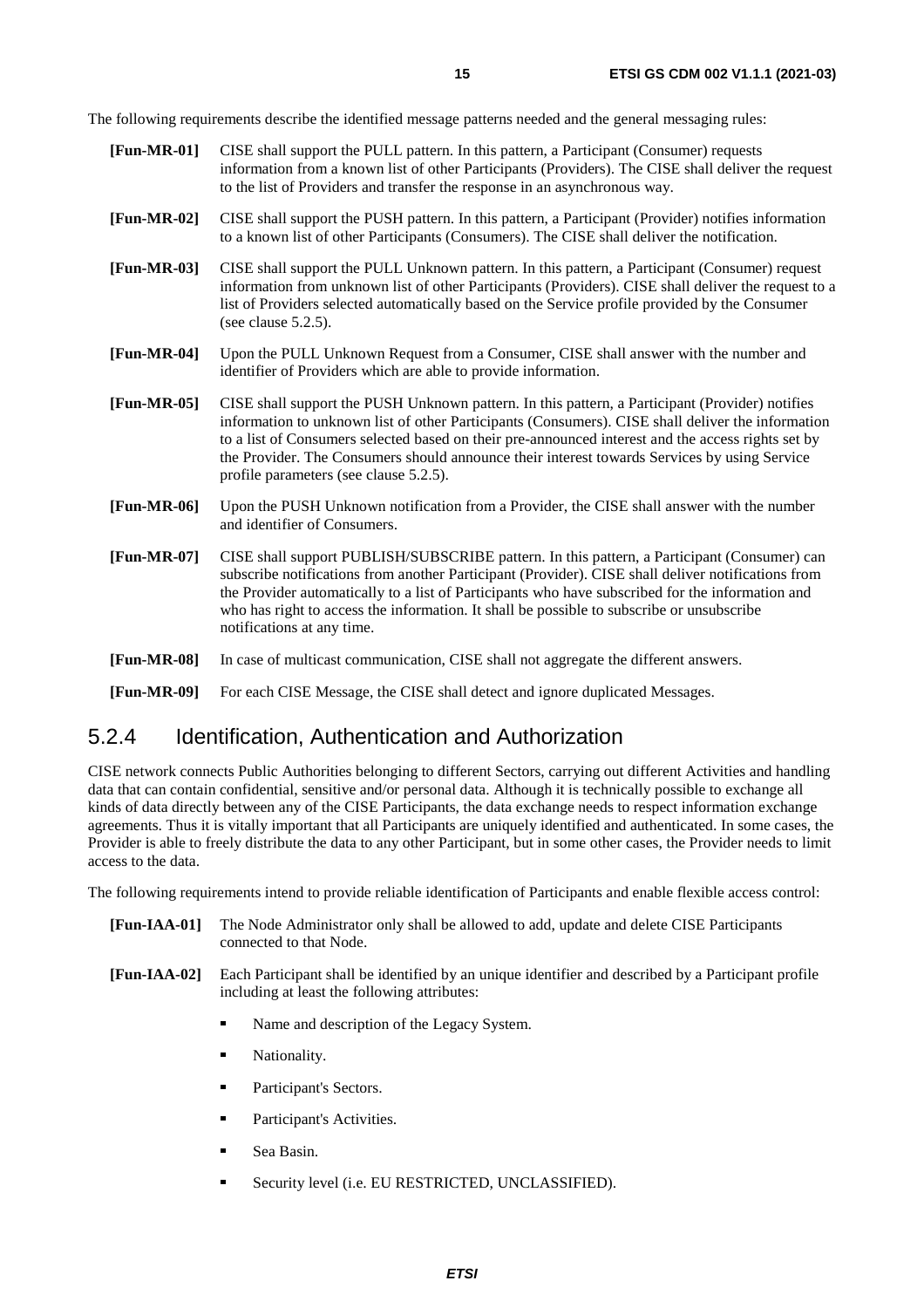- Point of contact information.<br>■ I ist of provided Services
- List of provided Services.
- <span id="page-15-0"></span>**[Fun-IAA-03]** CISE shall allow discovery of the CISE Participants with at least the following criteria:
	- Sector.
	- Activity.
	- Nationality.
	- Sea Basin.
- **[Fun-IAA-04]** A CISE Participant with UNCLASSIFIED security level shall not be able to discover a CISE Participant with EU RESTRICTED security level.
- **[Fun-IAA-05]** CISE architecture shall provide authentication of CISE Participants. The evidences of the authentication shall be logged.
- **[Fun-IAA-06]** The authentication profiles of each CISE Participant shall be federated with the chain of trust.
- **[Fun-IAA-07]** CISE shall ensure that Services are accessible only to those authorized to have access.
- **[Fun-IAA-08]** The CISE shall provide a mechanism to grant or deny access to Services and to define access rights to the information elements provided by the Service.
- **[Fun-IAA-09]** The access right rules shall be configurable. Only the Node Configuration Manager role should be allowed to configure and modify the access right rules.
- **[Fun-IAA-10]** CISE shall check the permission to deliver information to a CISE Participant following the access right rules and based on:
	- Participant Sectors.
	- Participant nationality.
	- Participant Activities.
	- Sea Basins.

### 5.2.5 Service Discovery (Service Manager)

CISE will increase maritime situational awareness based on the "responsibility-to-share" principle. Following this principle, it is expected that all Public Authorities connected to CISE network will actively make data from their Legacy Systems available via CISE in machine-readable format. With large amount of Services available, there is need to have a mechanism that enables to find the data of interest in the most efficient way.

The following requirements aim to make sure that Participants are able to automatically discover and request relevant Services among all the Services available in the CISE network:

**[Fun-SD-01]** Each CISE Service shall be defined by a Service profile with at least the following information:

- Service type (describing the entities exchanged).
- Service operation (describing the message pattern e.g. PULL, PUSH, PUBLISH/SUBSCRIBE).
- Sea Basin.
- Service status.
- Service Provider (identifying the CISE Participant providing the Service).
- Service capabilities (describing the Service performance parameters).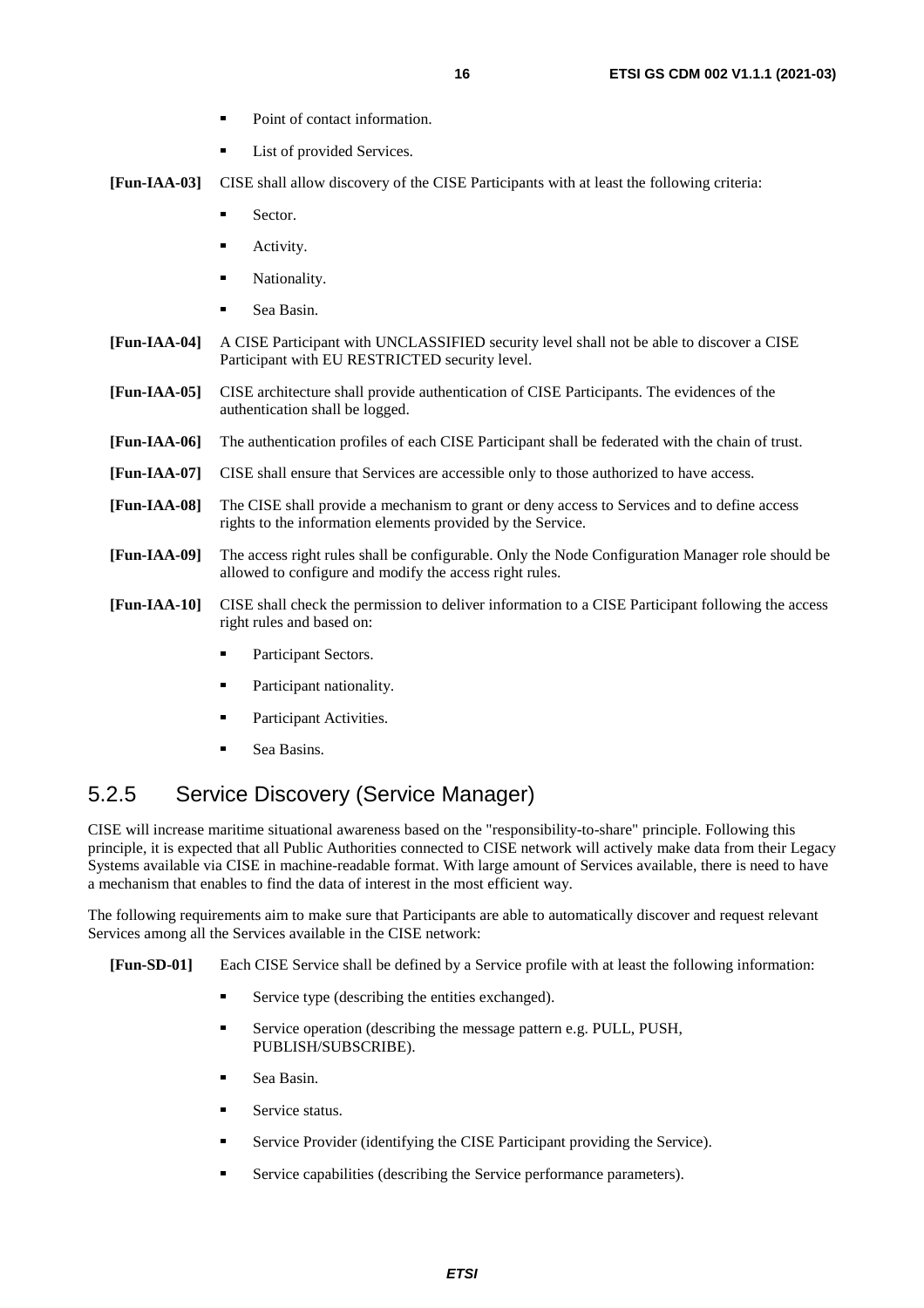<span id="page-16-0"></span>**[Fun-SD-02]** The status of a CISE service during its lifetime shall be one of the following:

- DRAFT: When a new Service is created, it shall be in the DRAFT status for initial testing purposes. The Service shall be available only to the CISE Participant providing the Service.
- ONLINE: When the Service is published to the CISE Network and available to the CISE Participants that have access to it according to the access right rules it shall be in the ONLINE status.
- MAINTENANCE: When the Service is under maintenance and not available to CISE Participants it shall be in the MAINTENANCE status. The Service or the Service profile shall be modified only in MAINTENANCE status.
- DEPRECATED: When two or more versions of the same Service are available from the same Provider, the older version(s) of the Service shall be in the DEPRECATED status.
- OFFLINE: When the Service is not available any more, it shall be in the OFFLINE status.
- **[Fun-SD-03]** CISE Services shall allow to declare at least the following Service performance parameters:
	- Response time.
	- Maximum number of result.
	- Maximum number of request per time unit.
	- Refresh rate.
- **[Fun-SD-04]** CISE shall allow the discovery of Services exposed with at least the following criteria:
	- Participant Sector.
	- Participant Activity.
	- Nationality.
	- Sea Basin.
	- Service type.
	- Service capabilities.
	- Service operation.

### 5.2.6 Auditing (Logging, Monitoring and Accounting)

Since information that is exchanged between Participants in CISE network could contain confidential, sensitive and/or personal data, it is important to keep track on and store all information exchange actions between partners.

In addition, the efficient maintenance of CISE network requires frequent monitoring and logging of performance and status of its hardware and software components.

Stored data enables the creation of usage analytic reports to support various verification and validation procedures.

The following requirements have been identified:

- **[Fun-LMA-01]** CISE shall store Service request and responses performed by any CISE Participant (accounting data). The stored data shall include metadata that specifies what data elements have been requested and provided but the actual content of data elements shall not be stored. Stored data shall enable to produce reports regarding the frequency of Service usage.
- **[Fun-LMA-02]** CISE shall trace each personal data exchanged and shall enable to produce dedicated reports of such data exchanged.
- **[Fun-LMA-03]** At least the following shall be stored related to each exchanged Message:
	- Identity of CISE Consumer.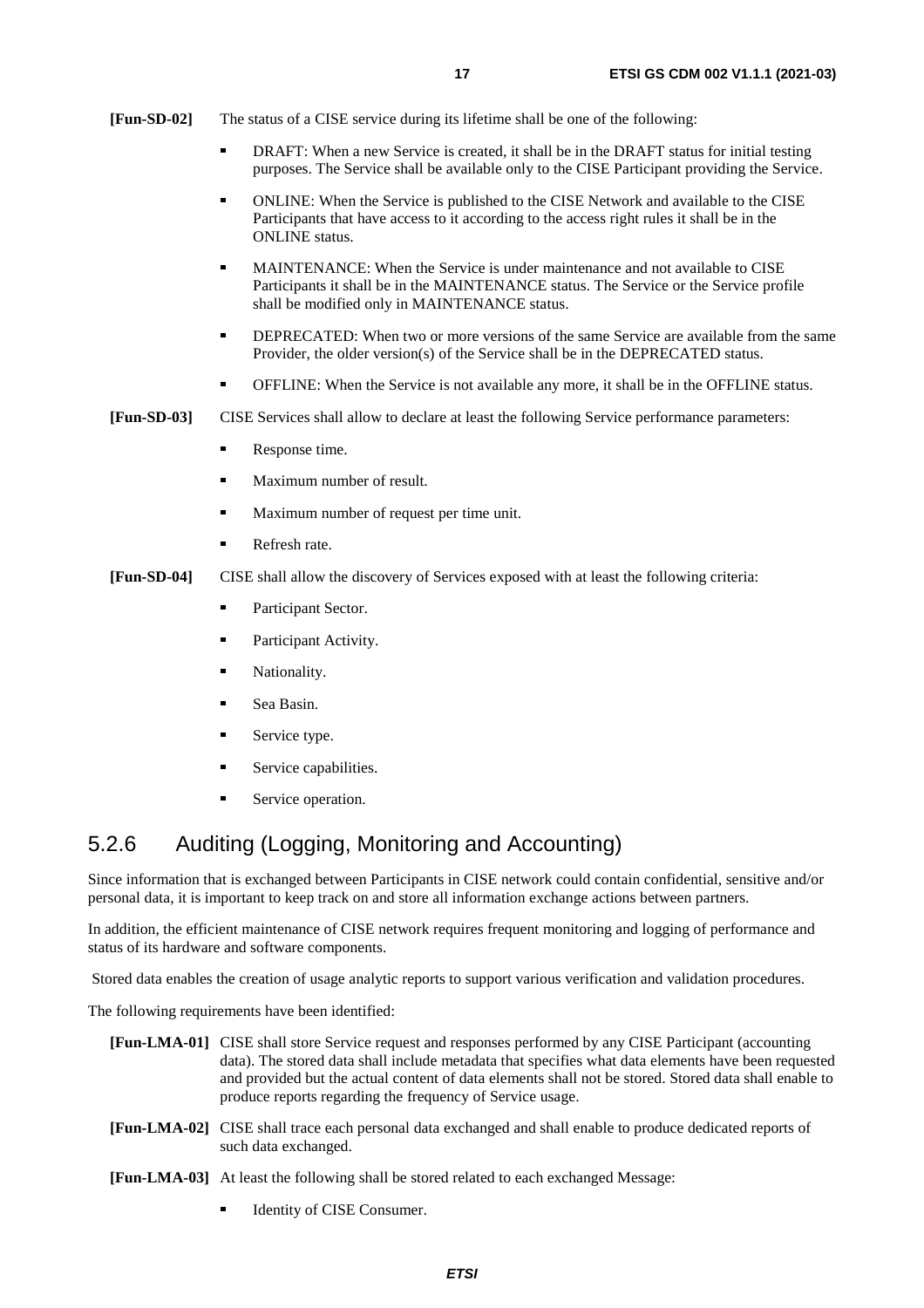- Identity of CISE Provider.
- Activity of the Consumer.
- Service type and information elements exchanged.
- <span id="page-17-0"></span>**[Fun-LMA-04]** CISE shall store the log messages and errors created by system software components (logging data).
- **[Fun-LMA-05]** Log messages created by system software components shall be classified as:
	- FATAL, severe errors that cause premature termination.
	- ERROR, runtime errors or unexpected conditions.
	- WARN, runtimes situation that are undesirable or unexpected, but not necessarily wrong.<br>
	NEO interesting runtime events (stert un/shutdown)
	- INFO, interesting runtime events (start-up/shutdown).
	- DEBUG, detailed information on the flow through the system.
- **[Fun-LMA-06]** CISE shall test and store periodically the status and availability of Node components and network resources (monitoring data).
- **[Fun-LMA-07]** All stored accounting, logging and monitoring data shall be accessible in textual format and located in the same CISE Node where it was created.
- **[Fun-LMA-08]** The system shall keep configurable retention periods for all auditing data. The retention periods shall be defined by Node Administrator role. Different retention periods may be defined for different Service types (accounting data).

### 5.2.7 Administration User Interface

CISE network needs to allow adding, updating and removing Participants, Services and the related access rights. There might be organisational changes among Public Authorities and new systems providing new services are deployed. Agreements related to data exchange between Participants might also change.

The following requirements have been identified:

- **[Fun-AUI-01]** Node shall provide a password protected user interface for Users acting as a Node Administrator and Node Configuration Manager.
- **[Fun-AUI-02]** The user interface shall allow Users to perform the functions listed in the Table 1 below according to their roles.

| <b>Function</b>                                                                                           | <b>Node Administrator</b> | <b>Node Configuration</b><br><b>Manager</b> |
|-----------------------------------------------------------------------------------------------------------|---------------------------|---------------------------------------------|
| Manage Participants of their Node (add, update, delete).                                                  | Shall be allowed          | Shall not be allowed                        |
| Manage Services of their Node (add, update, delete).                                                      | May be allowed            | Shall be allowed                            |
| Manage access right rules of their Node (add, update,<br>delete).                                         | May be allowed            | Shall be allowed                            |
| Configure auditing functions of their Node (see<br>clause 5.2.6).                                         | Shall be allowed          | Shall not be allowed                        |
| Monitor the system resources of their Node using<br>indicators and statistical charts.                    | Shall be allowed          | Shall not be allowed                        |
| View and export data and reports stored by auditing<br>functions of their Node described in clause 5.2.6. | Shall be allowed          | Shall be allowed                            |
| Search Participants of all the Nodes connected to the<br>CISE network.                                    | Shall be allowed          | Shall not be allowed                        |
| Search Services of all the Nodes connected to the CISE<br>network.                                        | May be allowed            | Shall be allowed                            |

#### **Table 1**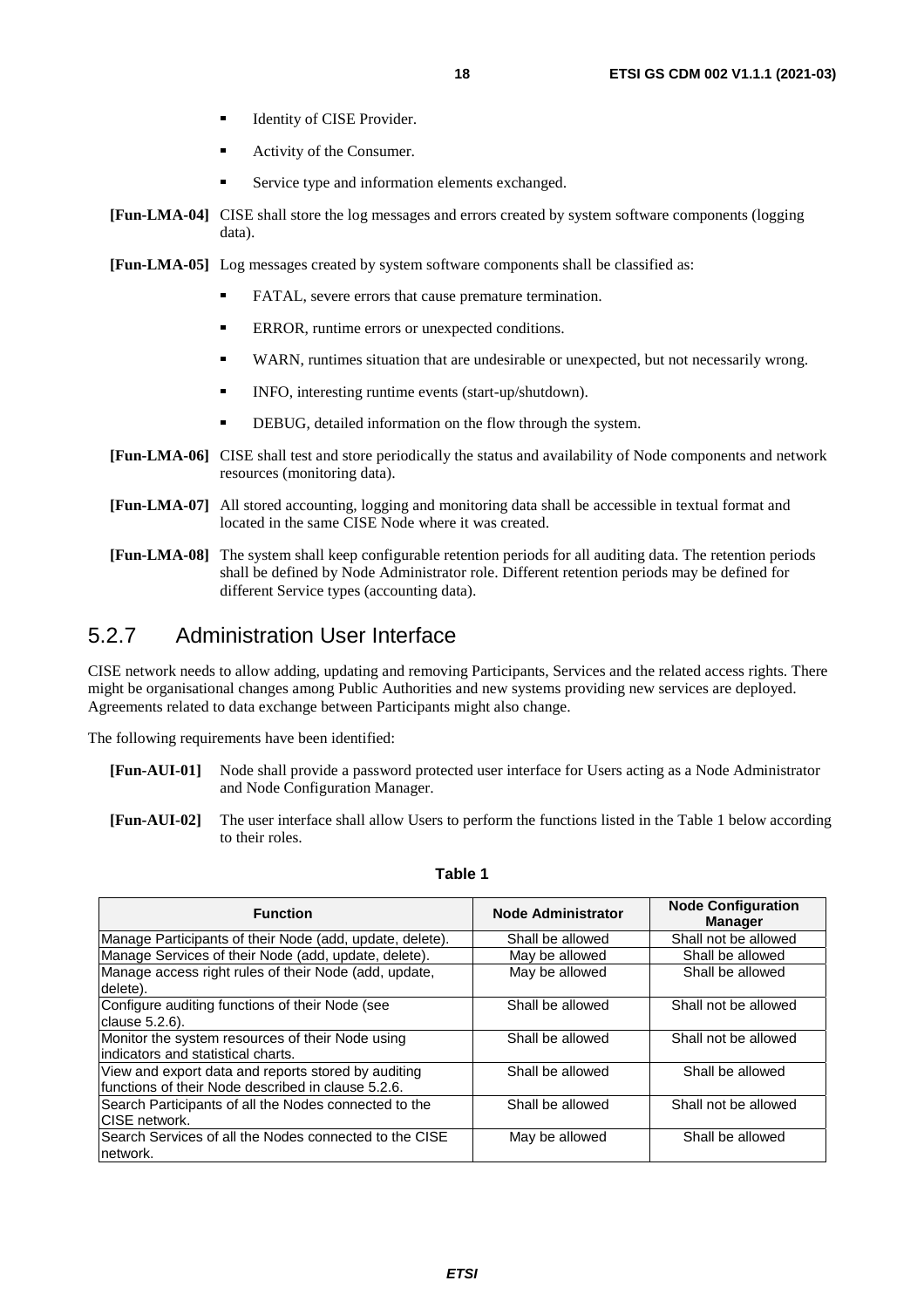### <span id="page-18-0"></span>5.2.8 Collaboration Tools

In addition to the machine-to-machine data exchange, there is also need for CISE to provide tools for cross-border and cross-sector human-to-human interaction. As stated in ETSI GR CDM 001 [\[i.1](#page-9-0)], collaboration tools are especially useful when planning targeted operations or coordinating response operations.

The following requirements have been identified:

- **[Fun-CT-01]** The collaboration tools shall support CISE Users in sharing knowledge, experience and expertise, providing near real time and multimedia applications for:
	- E-mail.
	- Instant messaging.
	- Video and voice conferencing.
	- White board.
	- File transfer.
	- Shared document repository.
	- Shared calendar.

### 5.3 Interface (Common Services)

#### 5.3.1 General

Public Authorities' Legacy systems handle and store data in various formats. However, inside the CISE network, there is only one common CISE "language". Participants use CISE language when interfacing the CISE network for discovering, requesting or providing data. CISE interface specifies the format of data requests and responses, message structure in general and the data model used. Clause 5.3 documents requirements related to the CISE interface exposed to CISE Participants.

#### 5.3.2 Information Exchange

The use cases identified in ETSI GR CDM 001 [\[i.1](#page-9-0)] show the need to filter the information exchanged between Participants. Targeted data requests and checking that messages are correctly formatted before they are transmitted help to avoid overloading the CISE network and the connected Legacy systems.

The following requirements have been identified:

- **[Fun-IE-01]** CISE shall support requests based on:
	- Time period.
	- Geographical area.
	- "Query by example" based on information elements exchanged.
- **[Fun-IE-02]** CISE shall support requests with a validity period. The response may be disregarded after the validity period.
- **[Fun-IE-03]** CISE shall check that all Messages are properly formatted.
- **[Fun-IE-04]** CISE shall provide a mechanism to ensure the data quality of the information exchanged. This mechanism shall allow:
	- Provider to modify or delete information already sent.
	- Consumer to provide feedback to the Provider on the information received.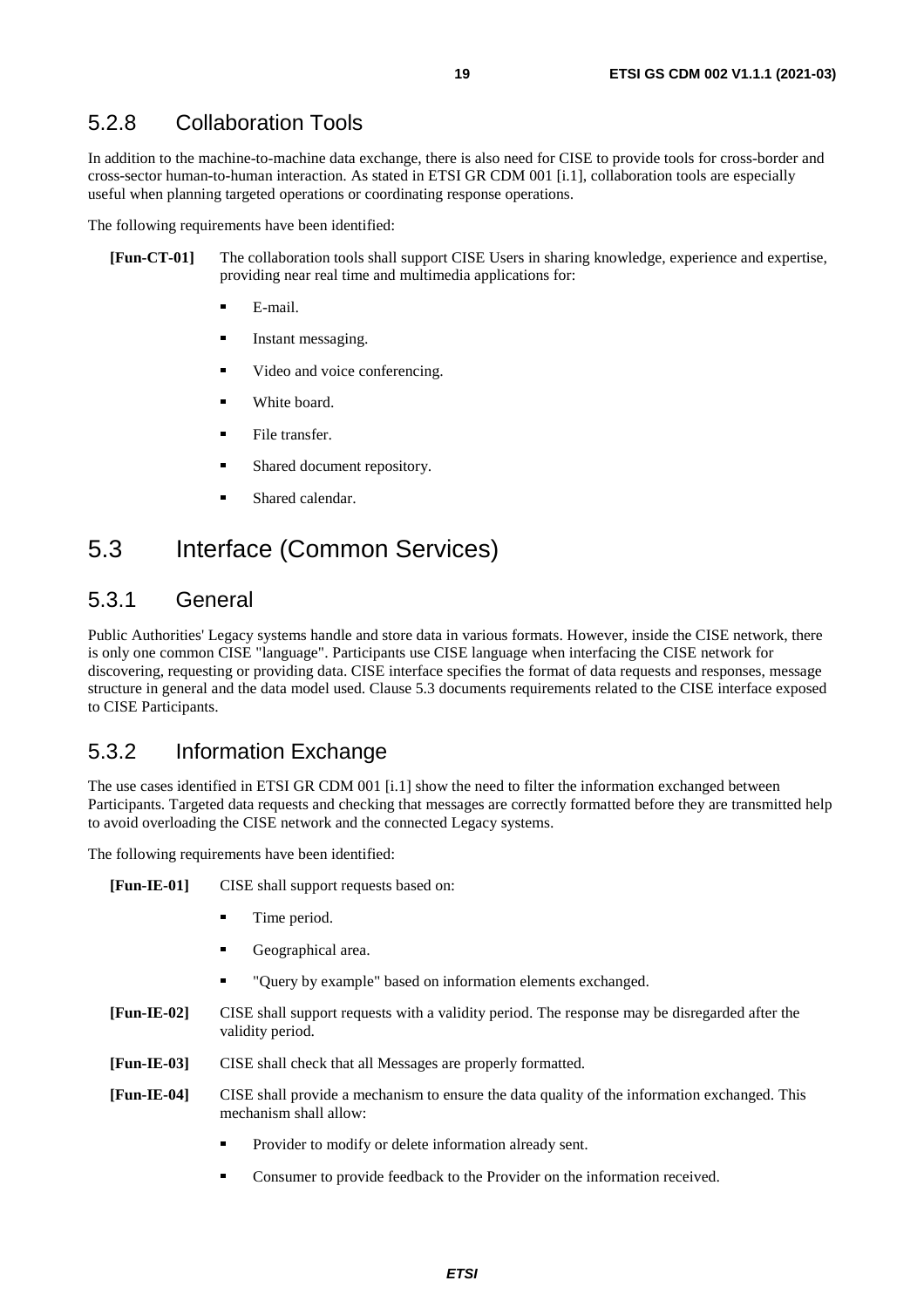### <span id="page-19-0"></span>5.3.3 Message Structure

CISE supports a number of messaging patterns (see clause 5.2.3) which enable Participants to discover, request and provide data related to the different use cases described in ETSI GR CDM 001 [\[i.1](#page-9-0)]. The messaging patterns are realized by the exchange of structured Messages between Participants in a controlled manner.

In addition to the data that Participants agree to exchange using the common data model (see clause 5.3.4), the Messages need to contain also additional information related to originator, recipient and properties of the exchanged data.

The following requirements have been identified:

**[Fun-MS-01]** Each PULL request Message shall allow to specify at least the following:

- Time limit after which the response may not be considered by the requesting system.
- Activity for which the requested data is used.
- Identity of the requesting Participant.

**[Fun-MS-02]** Each PULL response, PUSH and PUBLISH Message shall allow to specify at least the following:

- The retention period of the information provided.
- If the Message contains personal information.
- Data classification.
- **[Fun-MS-03]** Each SUBSCRIPTION request Message shall allow to specify at least the following:
	- Time period of the subscription.
	- Activity for which the subscribed data is used.
	- Identity of the subscribing Participant.
- **[Fun-MS-04]** For each Message sent that contains personal data, the retention period shall be provided.
- **[Fun-MS-05]** Participant shall receive an acknowledgement whenever a Message is delivered or in case of an error. In case of a request Message, the status of the request shall be returned including information about the success of the communication process, data formatting and access rights permission.

#### 5.3.4 Data Model

CISE is expected to interlink a wide variety of existing information systems, which handle and store data using many different standardized or proprietary formats. A CISE data model defines common data format and semantics for all the data exchanged. The use of a common data model enables to preserve the meaning of the exchanged data unchanged and also automatically check the consistency of the exchanged data.

The following requirements have been identified:

**[Fun-DM-01]** CISE shall ensure the exchange of information related to vessels, operational assets and cargo. **[Fun-DM-02]** CISE shall ensure the exchange of risk information. **[Fun-DM-03]** CISE shall ensure the exchange of information related to persons and organizations. **[Fun-DM-04]** CISE shall ensure the exchange of information related to events such as movements, actions, incidents and anomalies. **[Fun-DM-05]** CISE shall ensure the exchange of information related to meteo-oceanographic conditions. **[Fun-DM-06]** CISE shall ensure the exchange of information related to locations. **[Fun-DM-07]** CISE shall ensure the exchange of documents, such as reports or structured information.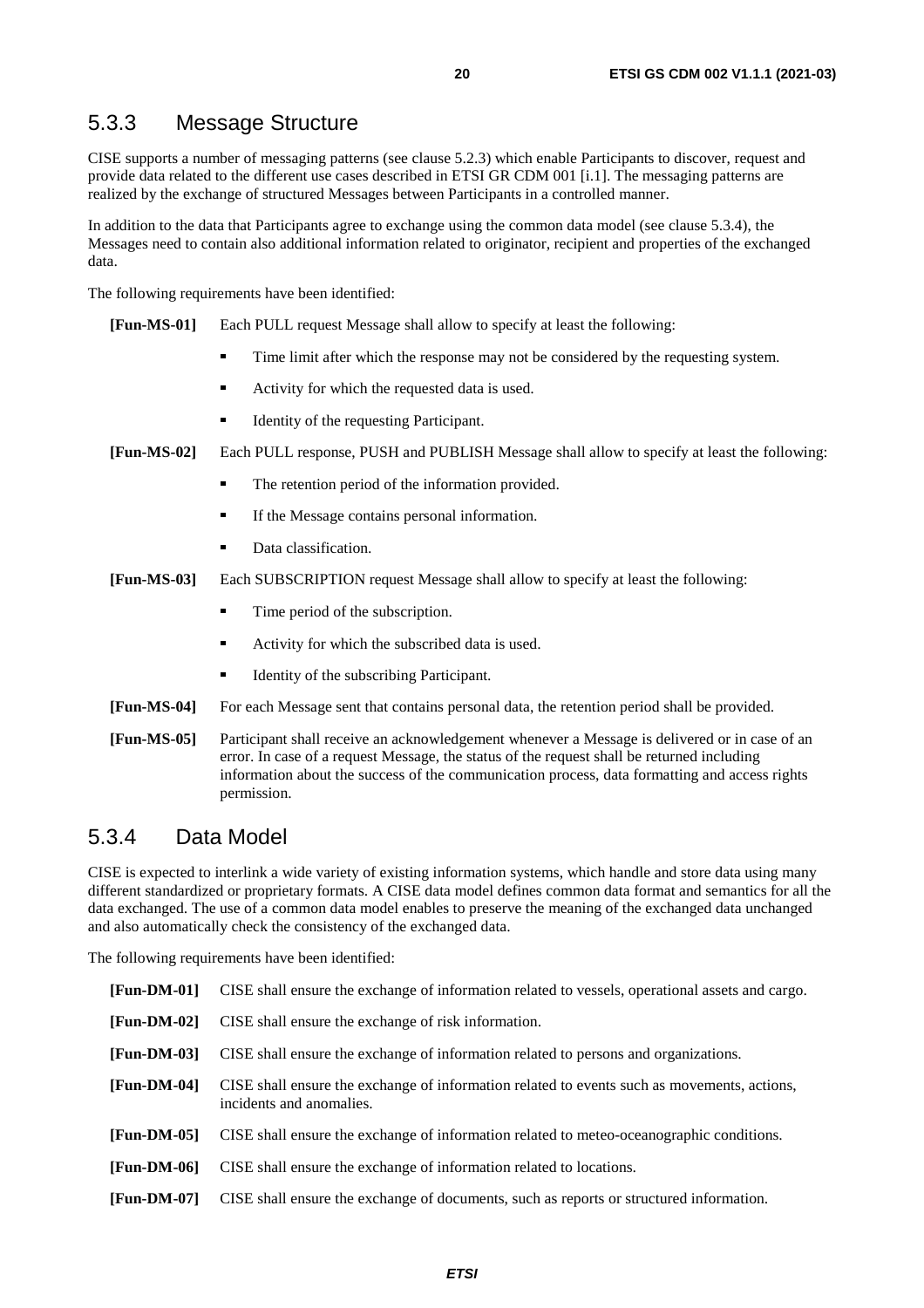<span id="page-20-0"></span>**[Fun-DM-08]** CISE shall enable the exchange of streamed information.

**[Fun-DM-09]** CISE shall ensure the exchange of a combination of the different information listed in requirements [Fun-DM-01] to [Fun-DM-08] and their relationship to describe a complete maritime situation.

# 6 Performance requirements

It is estimated that there are around 400 Public Authorities in Europe that are somehow involved in maritime surveillance [\[i.2](#page-9-0)] and CISE needs to be able to connect all of them to the same network.

In some cases, authorities inside the same Member State want to use a joint access point (Node) to connect to CISE. Each connected Public Authority might be able to provide several different Services to CISE network.

Maritime surveillance information ranges from short vessel position reports to satellite images [\[i.1](#page-9-0)]. CISE needs to be able to support the exchange of all relevant surveillance information.

The following requirements have been identified:

| $[Per-Req-01]$ | CISE architecture shall support at least 400 Participants.                                                     |
|----------------|----------------------------------------------------------------------------------------------------------------|
| $[Per-Req-02]$ | CISE Node shall be scalable providing access point to CISE network from one up to at least<br>20 Participants. |
| $[Per-Req-03]$ | CISE shall support at least 240 Services per Participant.                                                      |
| $[Per-Req-04]$ | There shall be at least one User account for collaboration tools per each CISE Participant.                    |
| $[Per-Req-05]$ | CISE shall be able to transport and process Messages with the size up to at least 100 Megabytes.               |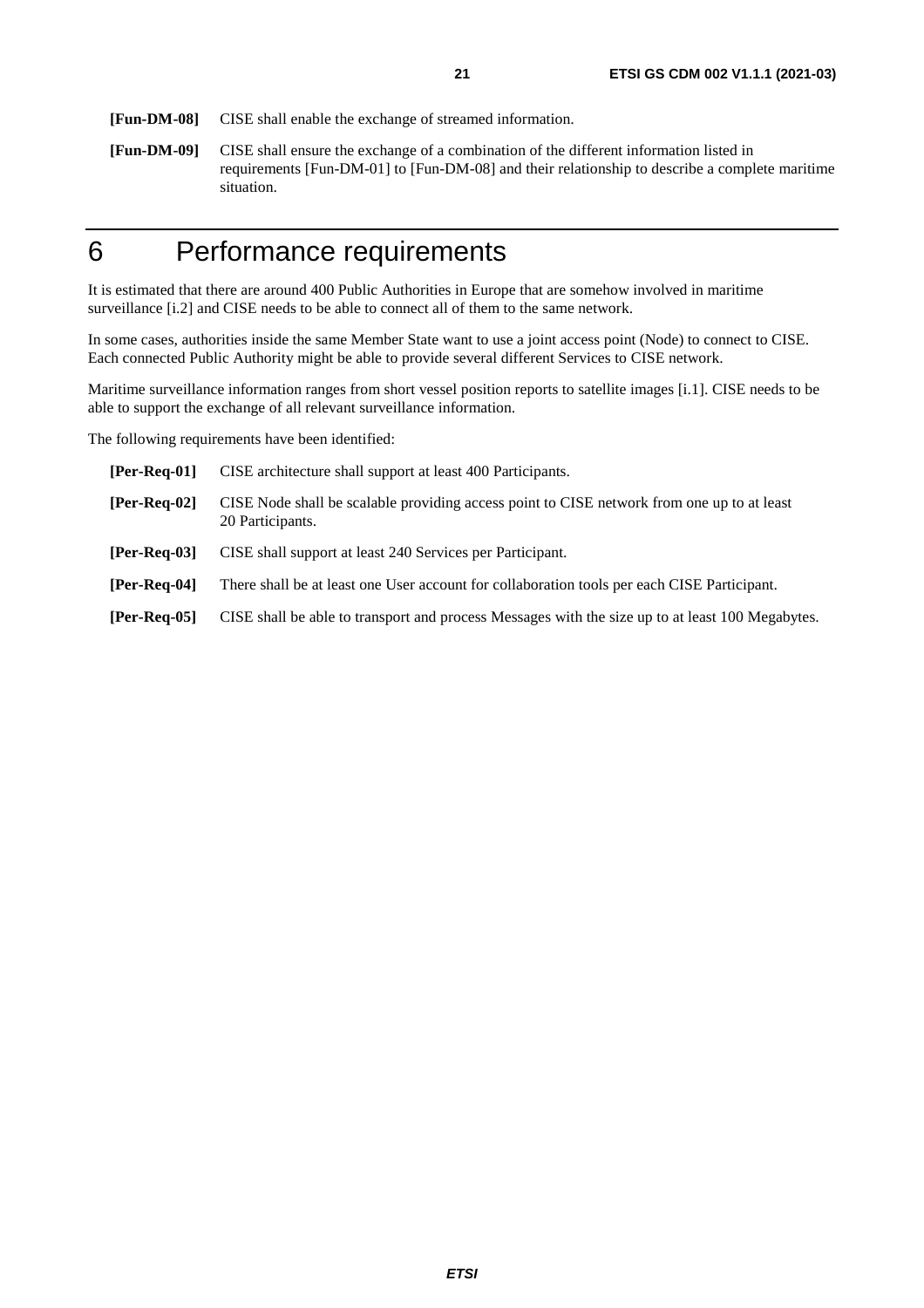- <span id="page-21-0"></span>• EUCISE 2020 project, D4.1: "Needs Analysis".
- EUCISE 2020 project, D4.3: "Technical Specification".
- JRC Technical Report: "The Entity Service Model for CISE" V1.53, 28/02/2017.